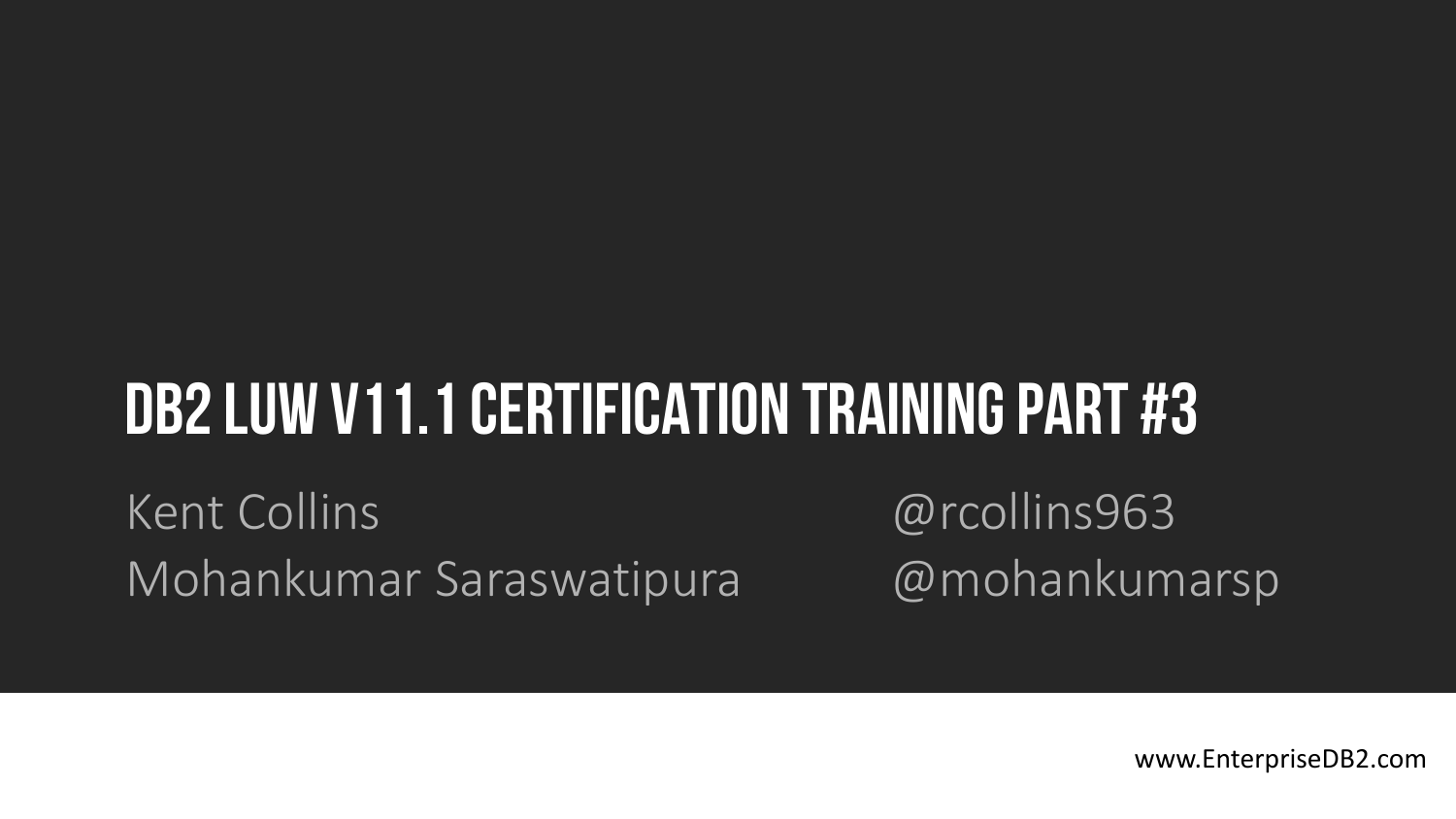

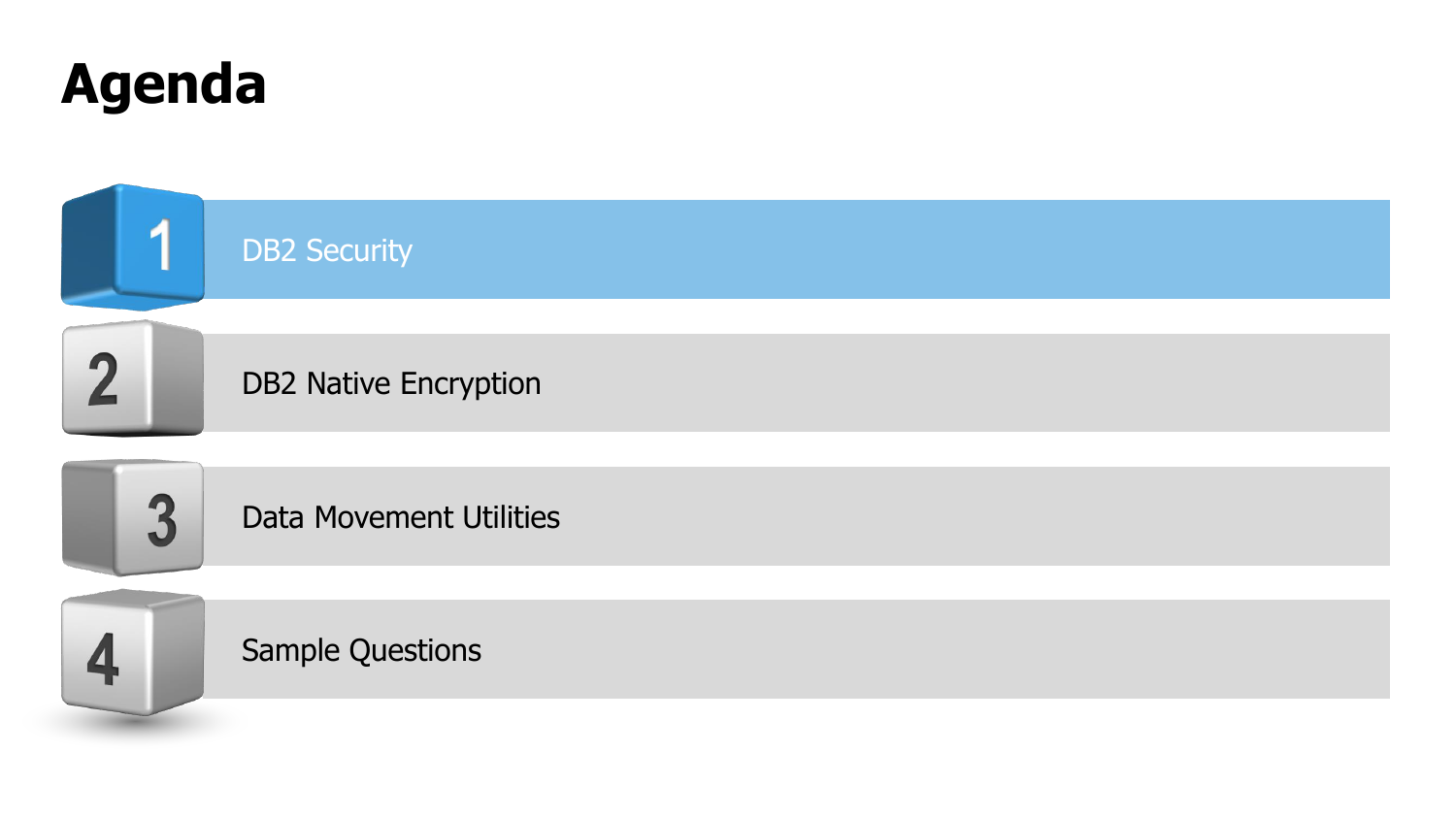### **LDAP Authentication**

Central management of user authentication and group memberships can be done using transparent LDAP authentication. This is done by configuring instances to use the operating system to authenticate users and acquire their assigned groups; the operating system authentication is done by using a LDAP server.

Transparent LDAP is enabled by setting the registry parameter DB2AUTH to OSAUTHDB or installing the LDAP security plug-ins. This allows the DB2 database manage to perform authentication of users against a LDAP directory instead of requiring that users and groups be defined on the local server.

When using a LDAP plugin module, all users associated with the database, including DB2 instance owner ID and fenced user must be defined on the LDAP server.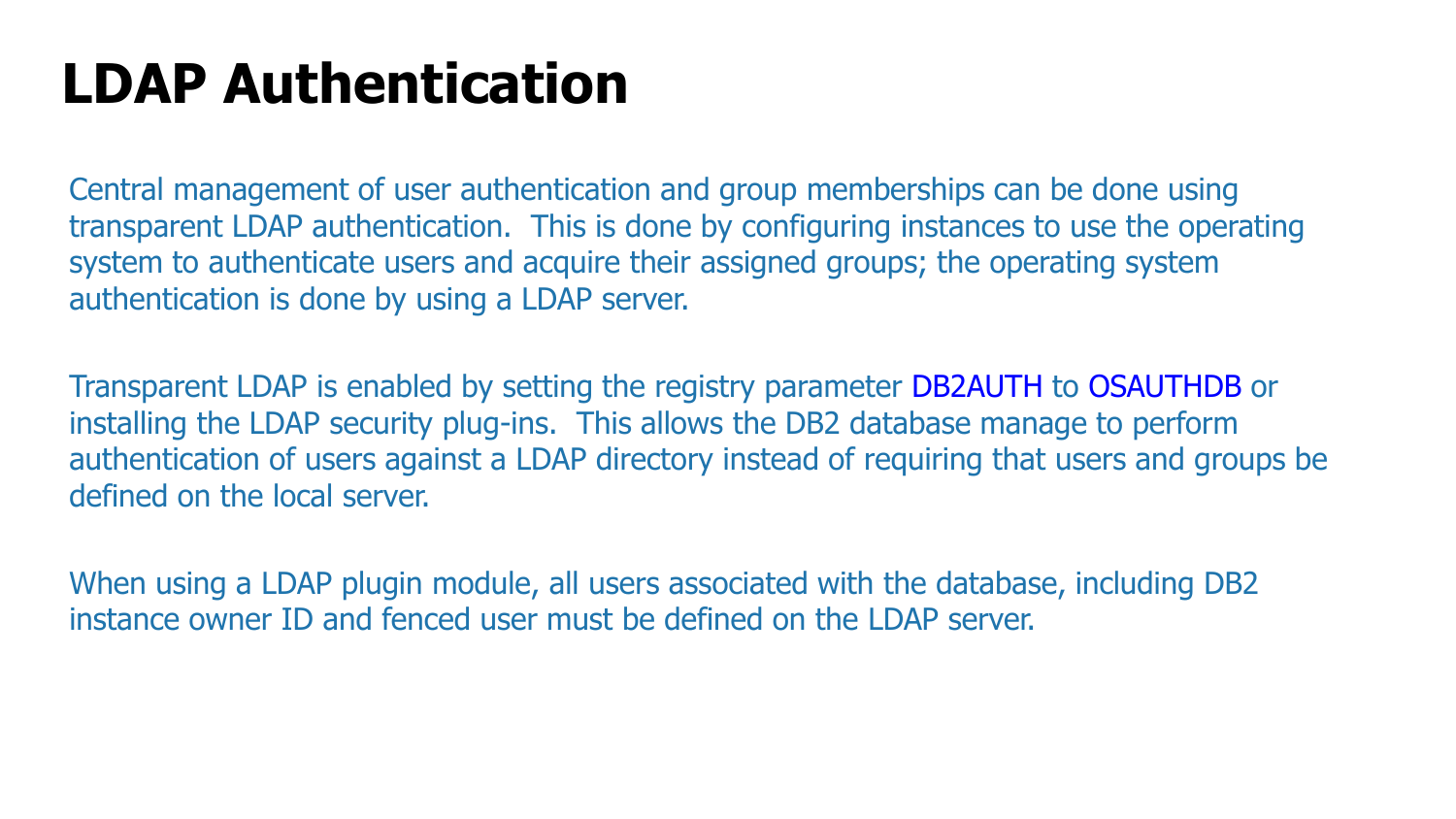# **DB2 Security Plug-in Implementation**

Use these steps when implementing DB2 security plug-in modules. Decide what types of modules are needed. DB2 supports server, client and group plug-in modules.

|               | <b>Usage</b>                                                                                                                                                                                                        |
|---------------|---------------------------------------------------------------------------------------------------------------------------------------------------------------------------------------------------------------------|
| <b>Server</b> | When DB2 database manage to authenticate using LDAP ID and password.<br><b>CONNECT</b> and <b>ATTACH</b> statements use this plug-in.                                                                               |
| <b>Client</b> | When user and password authenticate occurs on client system. DB2 server is<br>configured with SRVCON AUTH or AUTHENICATION settings of<br>CLIENT. This is not a recommended type because it is difficult to secure. |
| Group         | When group definitions are stored on the LDAP server.                                                                                                                                                               |

The most common scenario would include plug-ins for Server and Group with DBM configurations for AUTHENICATION or SRVCON\_AUTH set to SERVER, SERVER\_ENCRYPT or DATA\_ENCRYPT.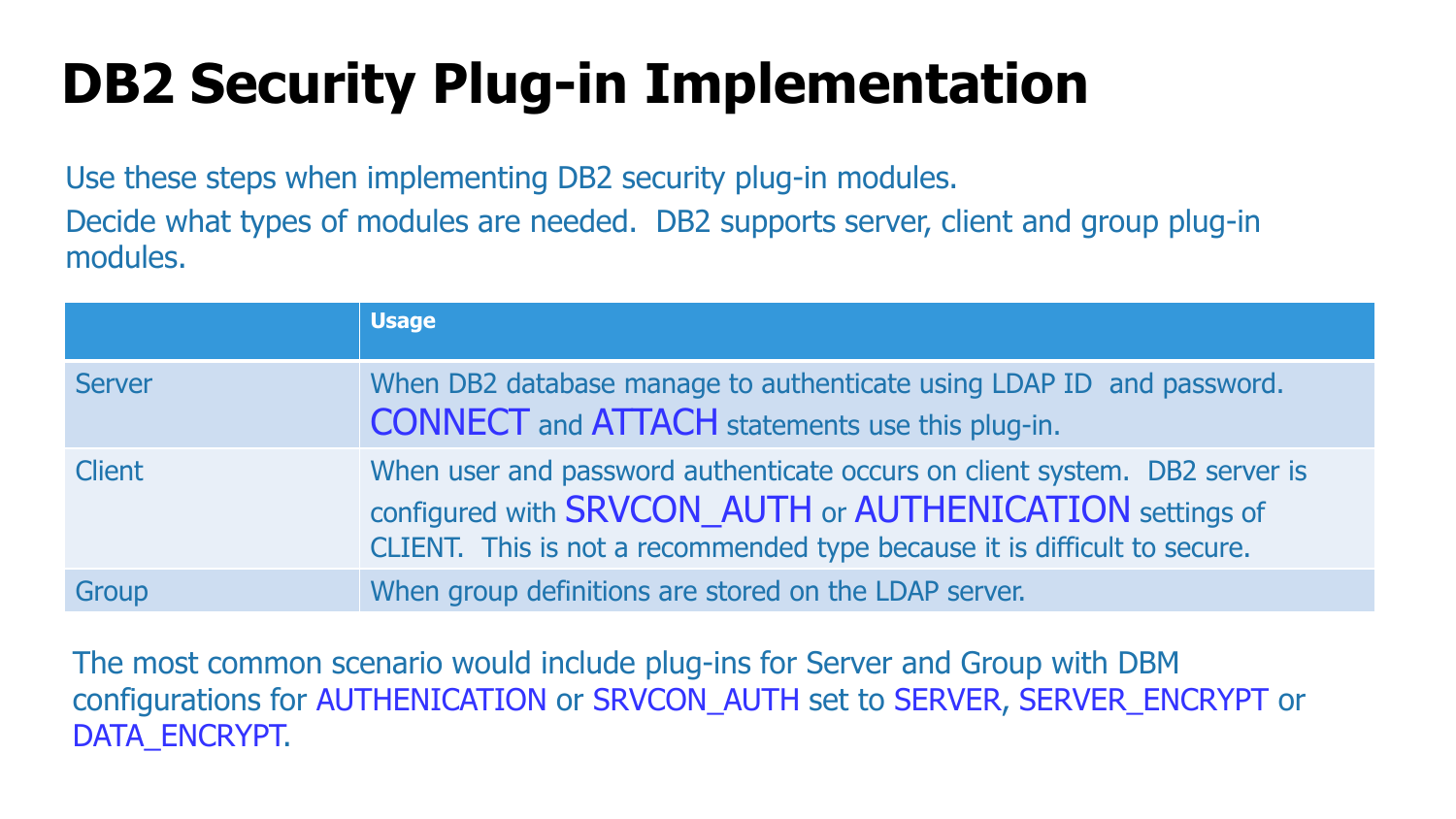# **DB2 Security Plug-in Implementation**

 Configure the plug-in modules by setting correct values in IBM LDAP security plug-in configuration file. ( default name is IBMLDAPSecurity.ini) On Unix: INSTHOME/sqllib/cfg/IBMLDAPSeciruty.ini On Windows: %DB2PATH%\cfg\IBMLDAPSecurity.ini

**Enable the selected plug-in modules** 

Server: UPDATE DBM CFG USING SRVCON\_PW\_PLUGIN IBMLDAPauthserver Client: UPDATE DBM CFG USING CLNT\_PW\_PLUGIN IBMLDAPauthclient Group: UPDATE DBM CFG USING GROUP\_PLUGIN IBMLDAPgroups

Note: DB2 instance must be stopped and started.

**Test connecting with several of the LDAP user IDs**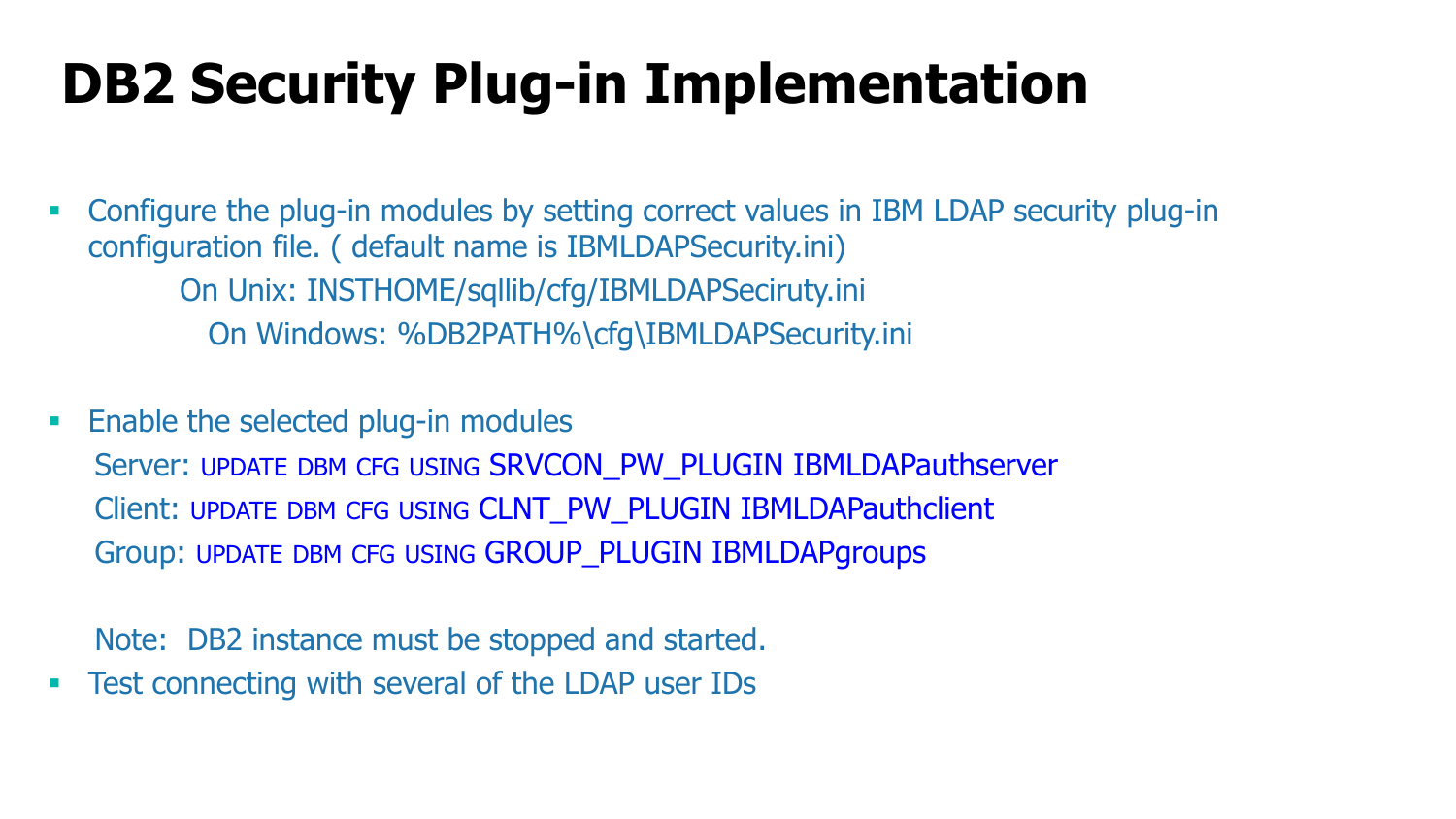# **Security Concerns Using LDAP**

LDAP authentication process is called binding to the LDAP server and it is performed before accessing information in the LDAP directory. The use of access controls limits what information in the LDAP directory can be read or updated. Default access control is defined as follows:

- Database/Node entries are read everyone and update only directory administrator or creator of the object
- User profiles can be read/updated by that user or the directory administrator. Users cannot read other users profiles unless they have directory administrator authority.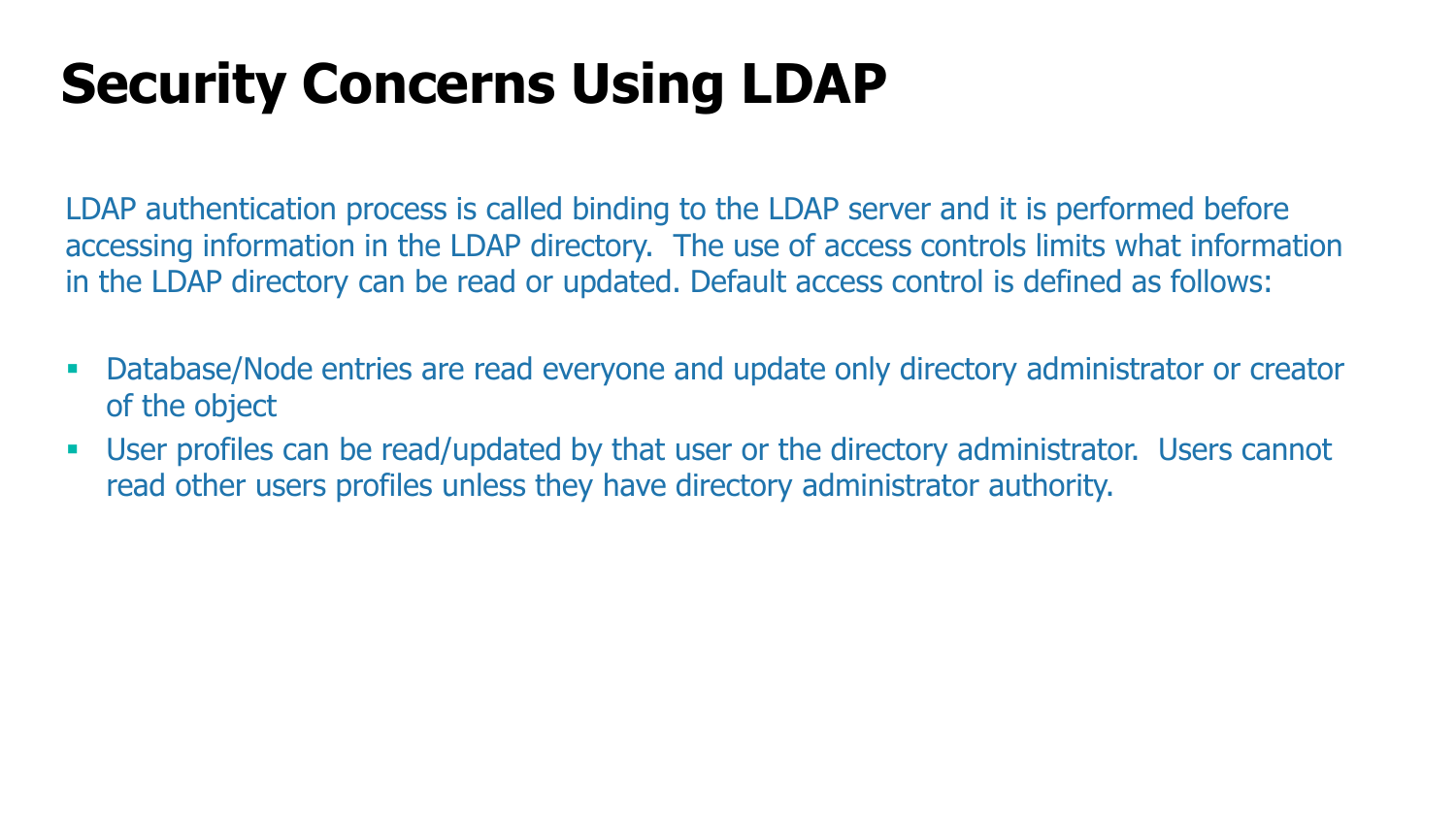### **Searching LDAP Servers**

DB2 searches the entire LDAP server but it is possible to restrict searches of other LDAP servers in the enterprise.

If information is not found in the current LDAP server it is possible to search all LDAP servers or to restrict the search scope to the current LDAP server and local DB2 database catalog. When the search scope is set it applies to the entire enterprise.

The search scope is controlled using the DB2 database profile registry variable DB2LDAP SEARCH SCOPE. The default value if not set is domain which limits the search to the directory of the current LDAP server. Valid values are local, domain or global.

DB2LDAP\_SEARCH\_SCOPE and DB2LDAP\_KEEP\_CONNECTION are the only variables that can be set at the global level.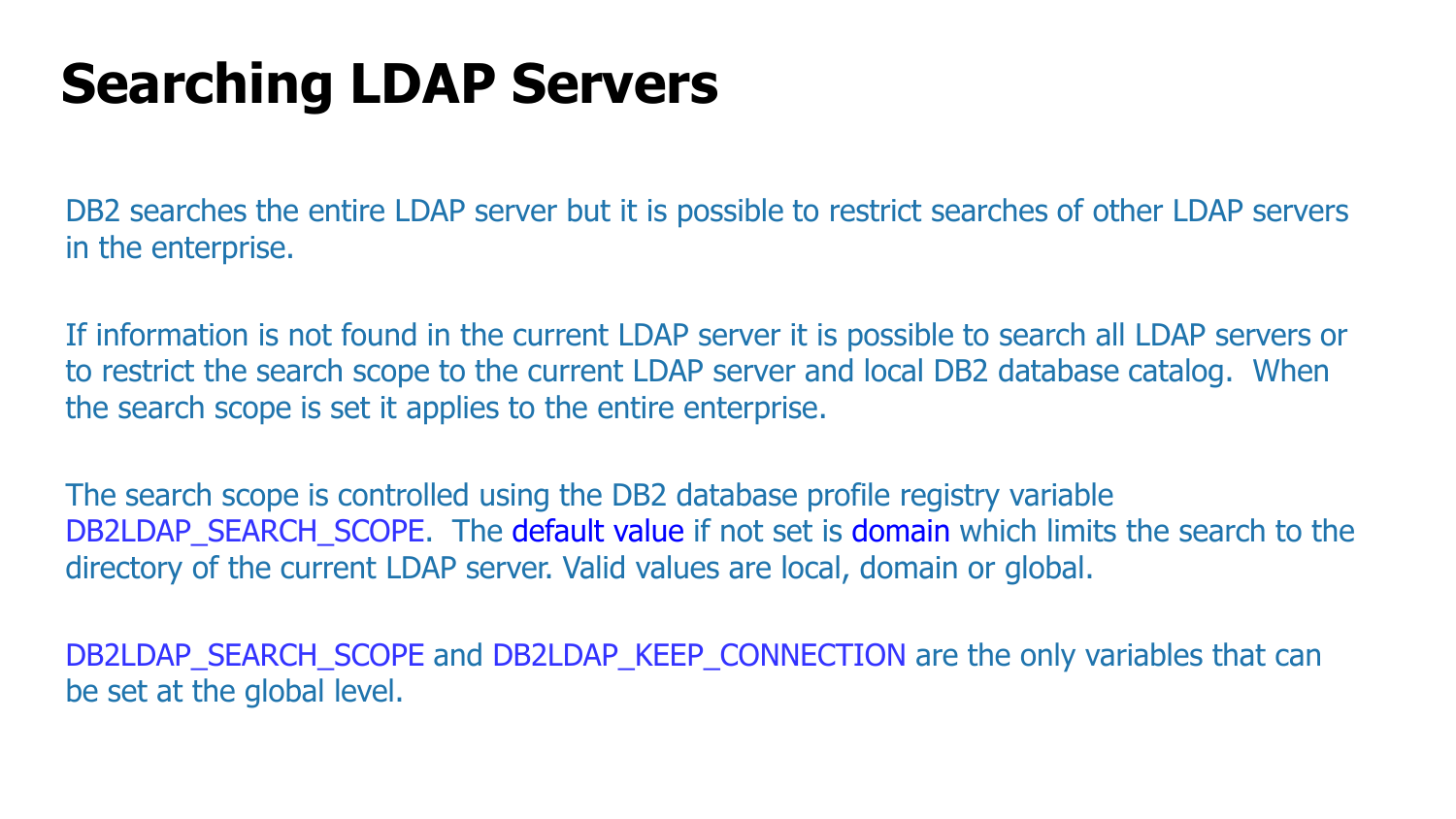### **Create and Use Trusted Context**

When defining a trusted relationship between an application server and a database create a trusted context object. The object consist of a authorization ID, IP address or domain name and data stream encryption. The connection process includes a check whether the connection matches the definition of the trusted context object in the database. If there is a match the connection is trusted. IPC protocol cannot be used for a trusted connection and authentication type of client does not support explicit connections

Trusted connections have additional capabilities depending on whether they are implicit or explicit. The initiator of a explicit connection can switch current user ID on the connection with or without authentication and can acquire additional privileges via role inheritance. Implicit trusted connection is any trusted connection that is not explicitly created. An implicit trusted connection cannot perform a user switch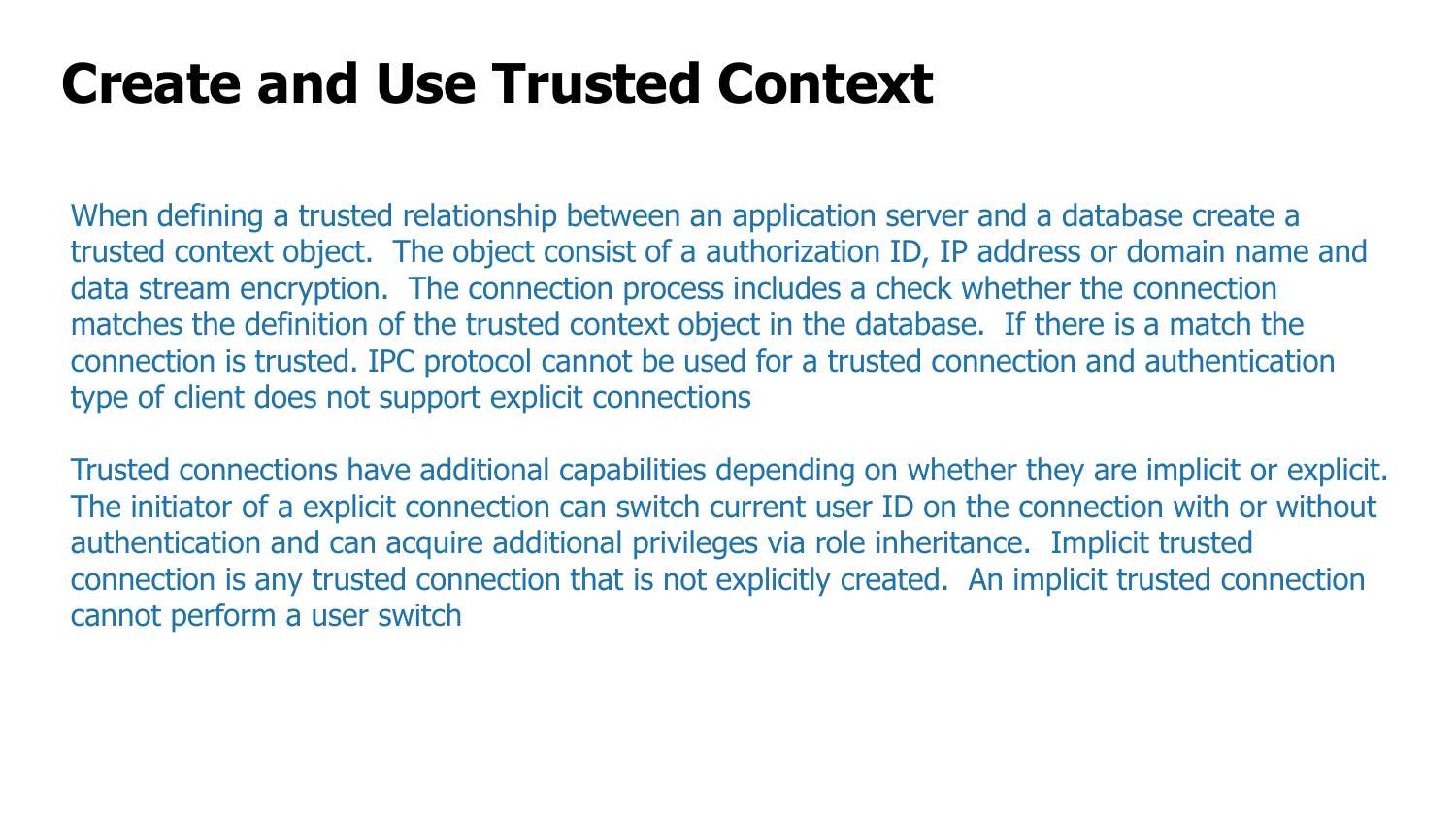### **Create and Use Trusted Context**

- CREATE TRUSTED CONTEXT APP1 BASED UPON CONNECTION USING SYSTEM AUTHID APP1USR ATTRIBUTES(ADDRESS '135.1.65.2') DEFAULT ROLE USERROLE ENABLE ; SECADM is required to create, alter or drop a trusted context.
- CONNECT TO MYDB USER APP2USR USING XXX;

The connection requests gets a SQLSTATE 01679 warning to indicate the connection was established but is not trusted.

 $\checkmark$  CONNECT TO MYDB USER APP1USR USING XIS XX;

The connection request is successful and trusted because of the APP1 context. All privileges defined to role userRole are given to user APP1USR. User APP1USR may only have access to role userRole when using this context so that means only from server '135.1.65.2'.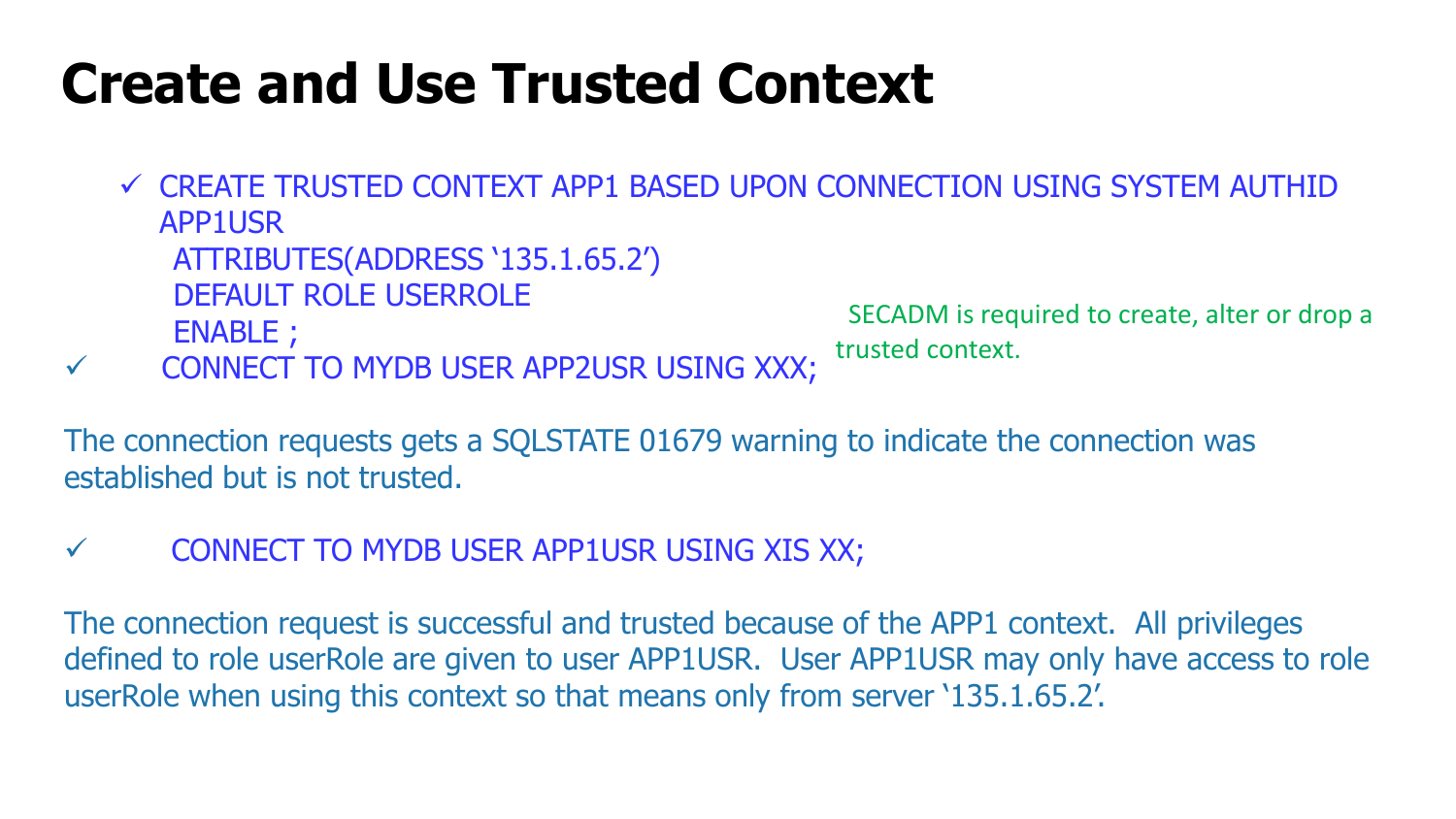## **Create Explicit Connection and Switching User**

 CREATE TRUSTED CONTEXT SW1 BASED UPON CONNECTION USING SYSTEM AUTHID SW1USR ATTRIBUTES(ADDRESS '135.12.15.2') WITH USE FOR SW2USR WITHOUT AUTHENTICATION, SW3USR WITH AUTHENTICATION Enable ;

Java Example: Get connection using API getDB2TrustedPooledConnection Switch with or without authentication using getDB2Connection or reuseDB2Connection

SW2USR can switch without providing any authentication but SW3USR will be prevented from switching unless authentication is successful.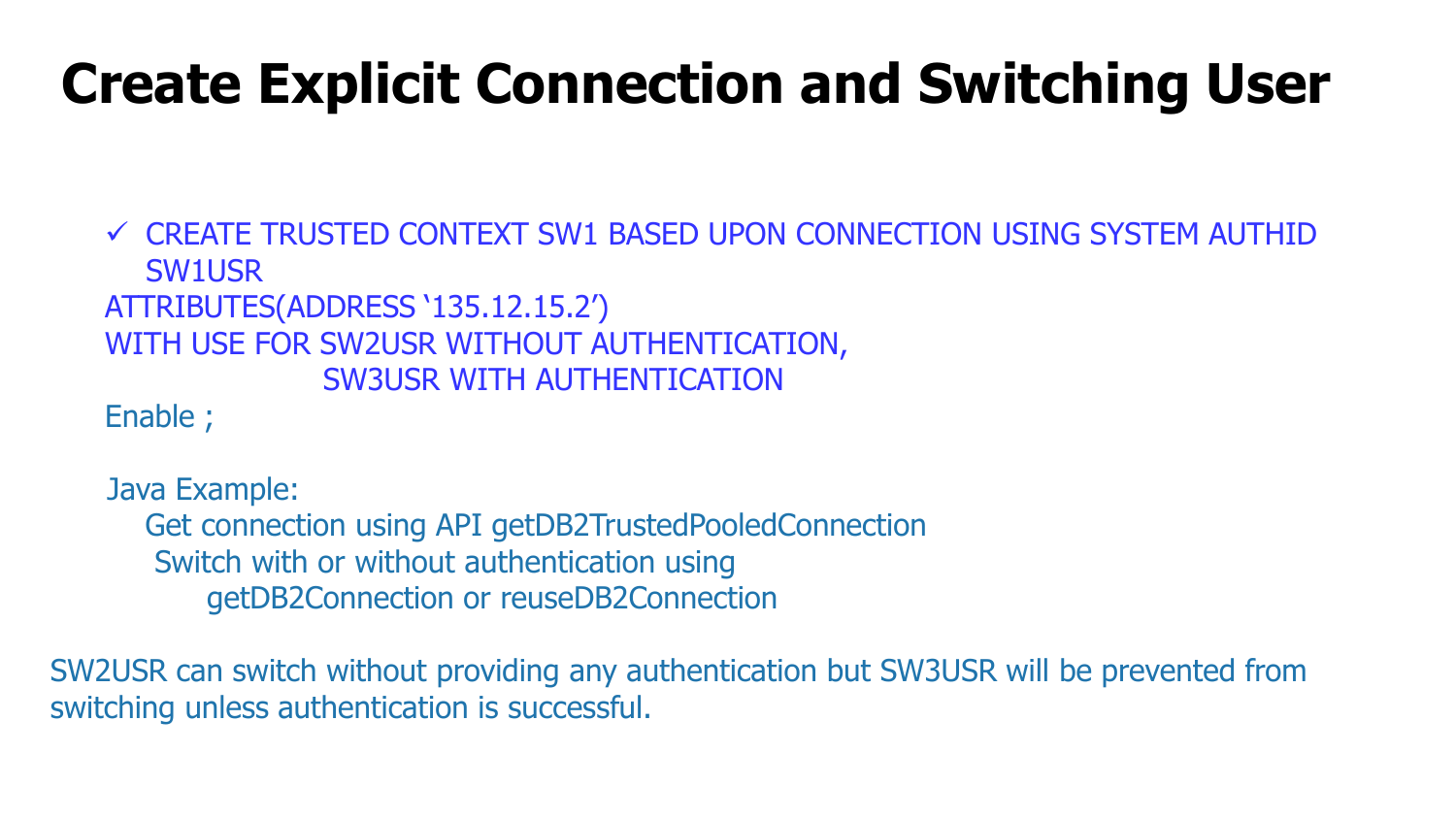### **Information About Trusted Context**

Information about trusted context objects can be found using SYSCAT.CONTEXTS and SYSCAT.CONTEXTATTRIBUTES catalog views.

Trusted context privileges acquired through a role are effective only for dynamic DML operations. The scalar function VERIFY\_TRUSTED\_CONTEXT\_ROLE\_FOR\_USER in schema SYSIBM can be used to verify the role status of a SESSION USER.

 **CREATE PERMISSION** DIVISION\_ACCESS **ON** TRAIN\_STATION **FOR ROWS WHERE VERIFY\_TRUSTED\_CONTEXT\_ROLE\_FOR\_USER** (**SESSION\_USER**,'YARD\_MGR') = 1 **AND** BRANCH = (**SELECT** HOME\_BRANCH **FROM** INTERNAL\_INFO **WHERE** EMP\_ID = USER) **ENFORCED FOR ALL ACCESS ENABLE**;

The name of the trusted context object used to establish a trusted connection is stored in the DB2 global variable SYSIBM.TRUSTED\_CONTEXT.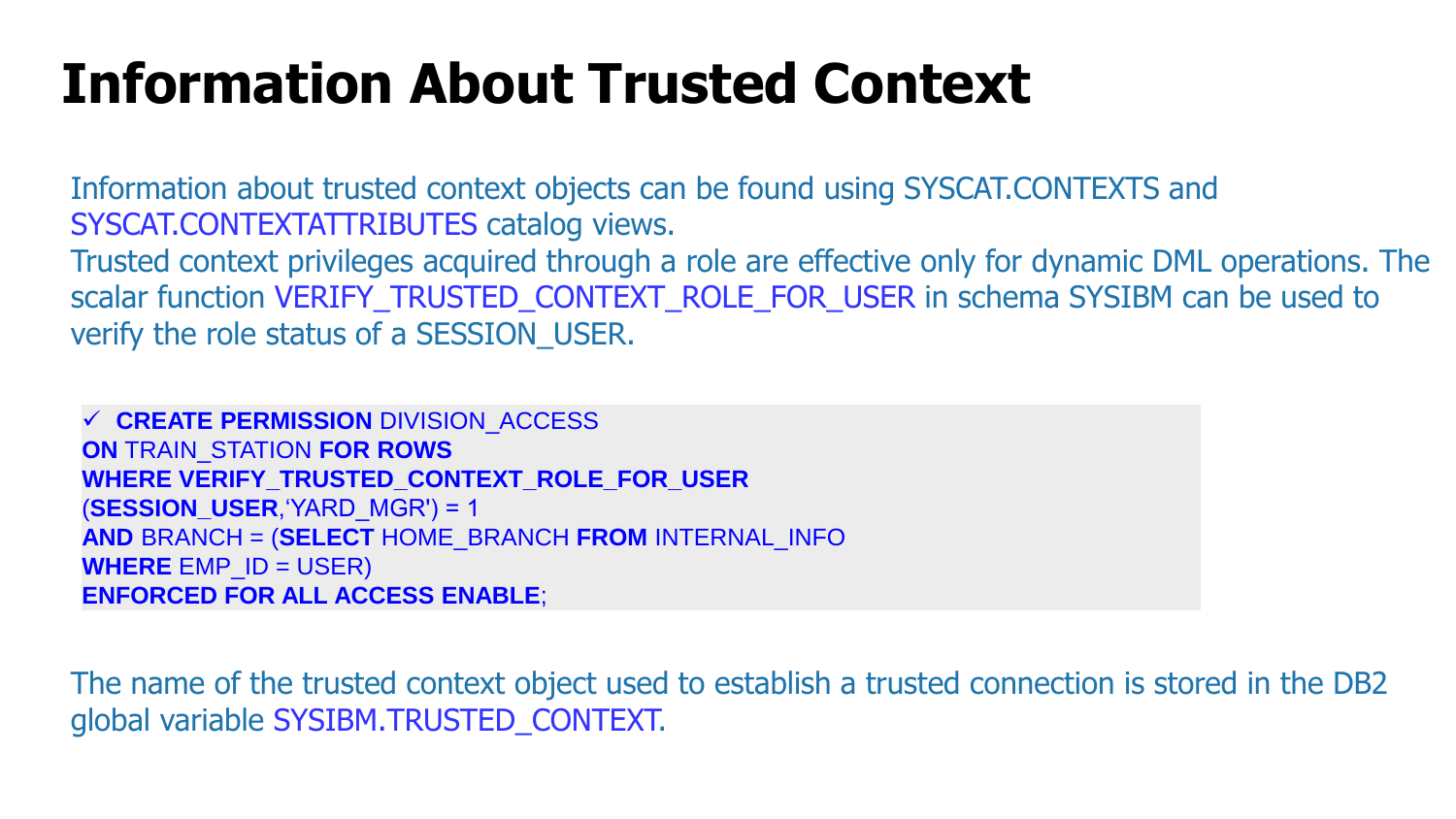### **Restrict Access to Sensitive Data**

DB2 provides a number of ways to restrict user access to sensitive data.

Views - Views are easy to setup and manage. They also provide a layer of separation between the data structure and code even when access restriction is not the goal.

LBAC - is configured by a security administrator and provides custom row and column level access through the definition of security labels. A security policy describes the criteria that will decide who has access to what data. Each policy can have one or more labels.

Introduced in V10.1 RCAC - is sometime referred to as fine-grained access control or FGAC. No database user is exempted. Only users with SECADM authority can manage RCAC. The enforcement is data-centric. No application changes are required to implement RCAC.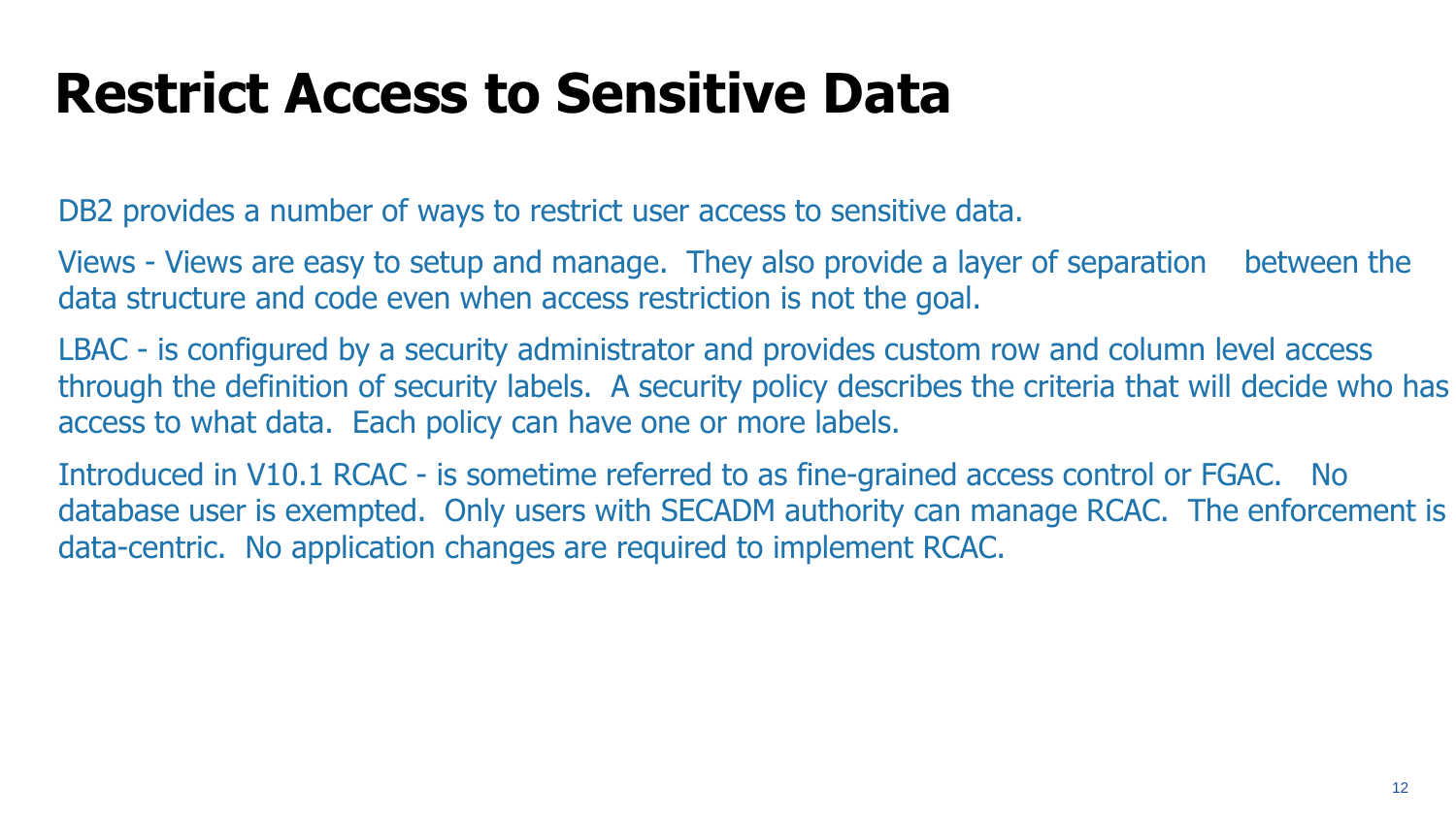### **Views Used to Restrict Access**

Views can be used to limit the columns and rows accessed by users or groups. Functions can be used to redact some or all characters in a column. For example only the last four numbers of employee social security numbers could be returned for a specific group of users while others see the values completely.

Most database organizations have significant understanding of views because they have been supported objects in most database software for years,

 CREATE VIEW BYDIV AS SELECT NAME, LOCATION FROM DIV, ORG WHERE DIV.DEPT=ORG.DEPTNUMB AND ORG.EMPID = SESSION\_USER ;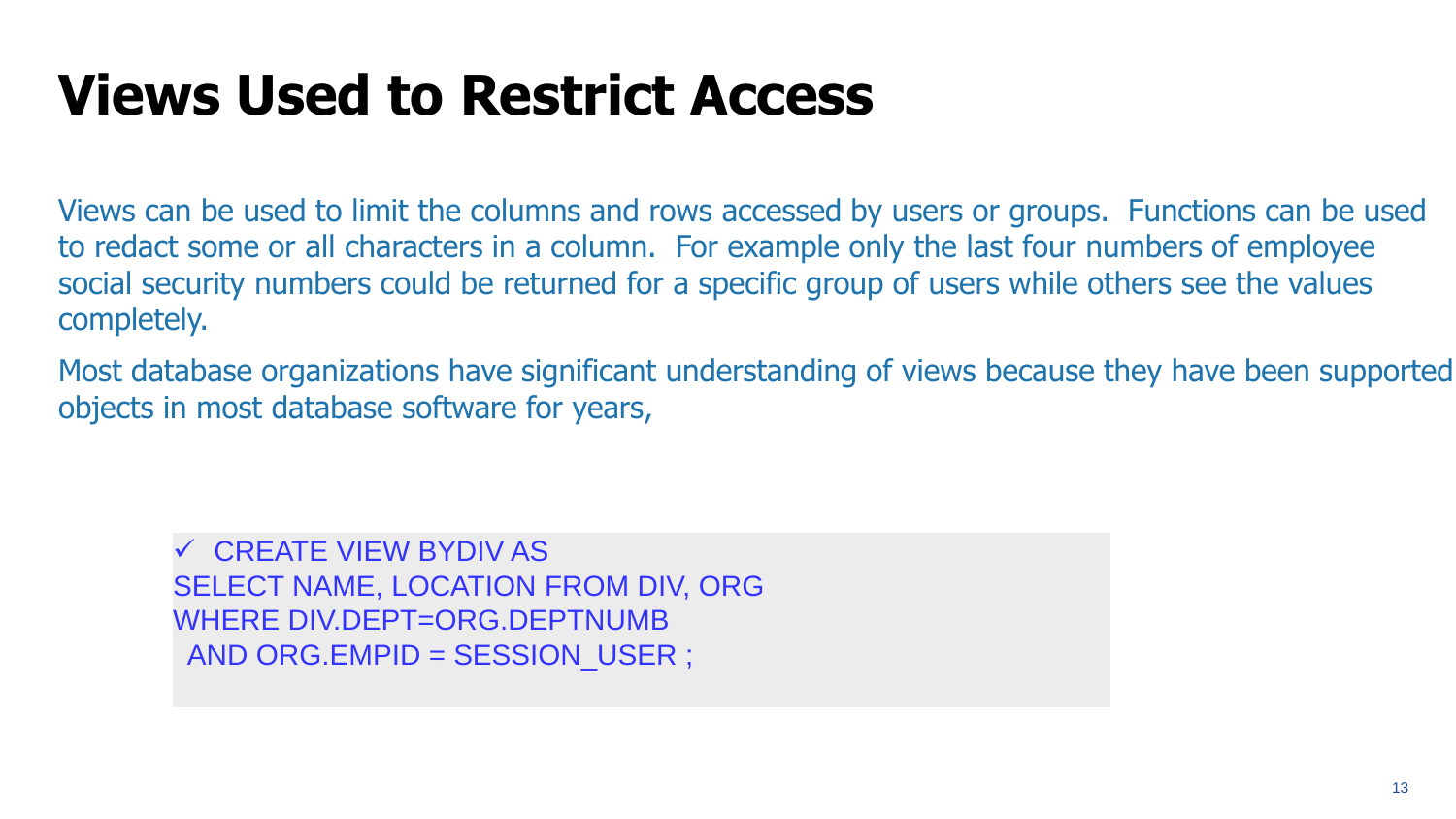### **RCAC Access to Sensitive Data**

RCAC introduces us to a different direction in data access. Instead of being based on "what" is asked, access is determined based on "who" is asking "what". Result sets of the same query will change based on the context in which the query was asked.

Statements used to manage RCAC

- $\Box$  Create Permission
- □ Create Mask
- □ Create Table.... Security policy
- **Q** Create Trigger
- $\Box$  Create Function
- $\Box$  Rename
- □ Grant/Revoke/Comment
- □ Alter Permission.... enable/disable
- Alter Mask ….enable/disable
- Alter Table ….activate column access control
- **Q** Alter Trigger
- **Q** Alter Function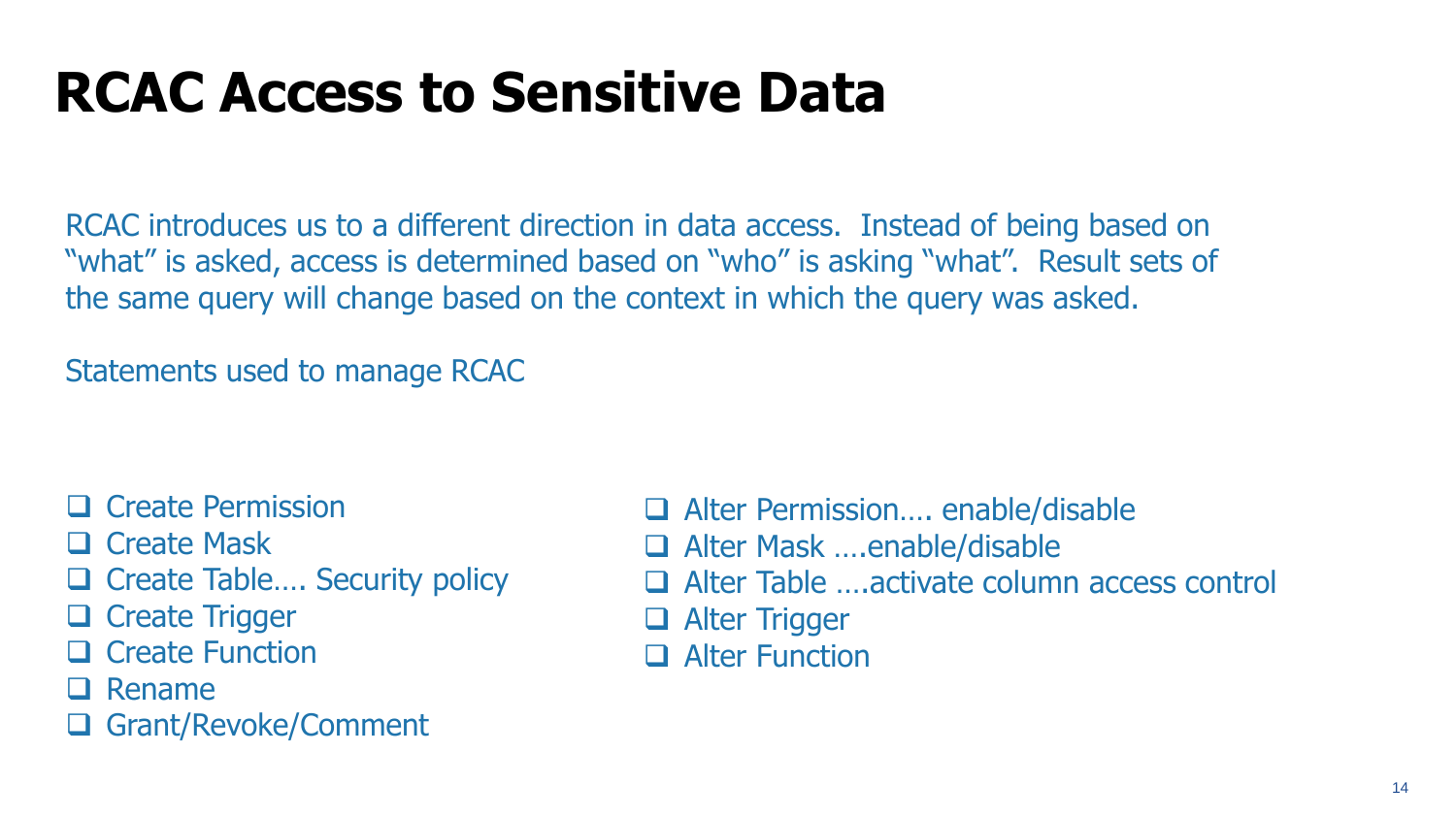# **RCAC Access to Sensitive Data**

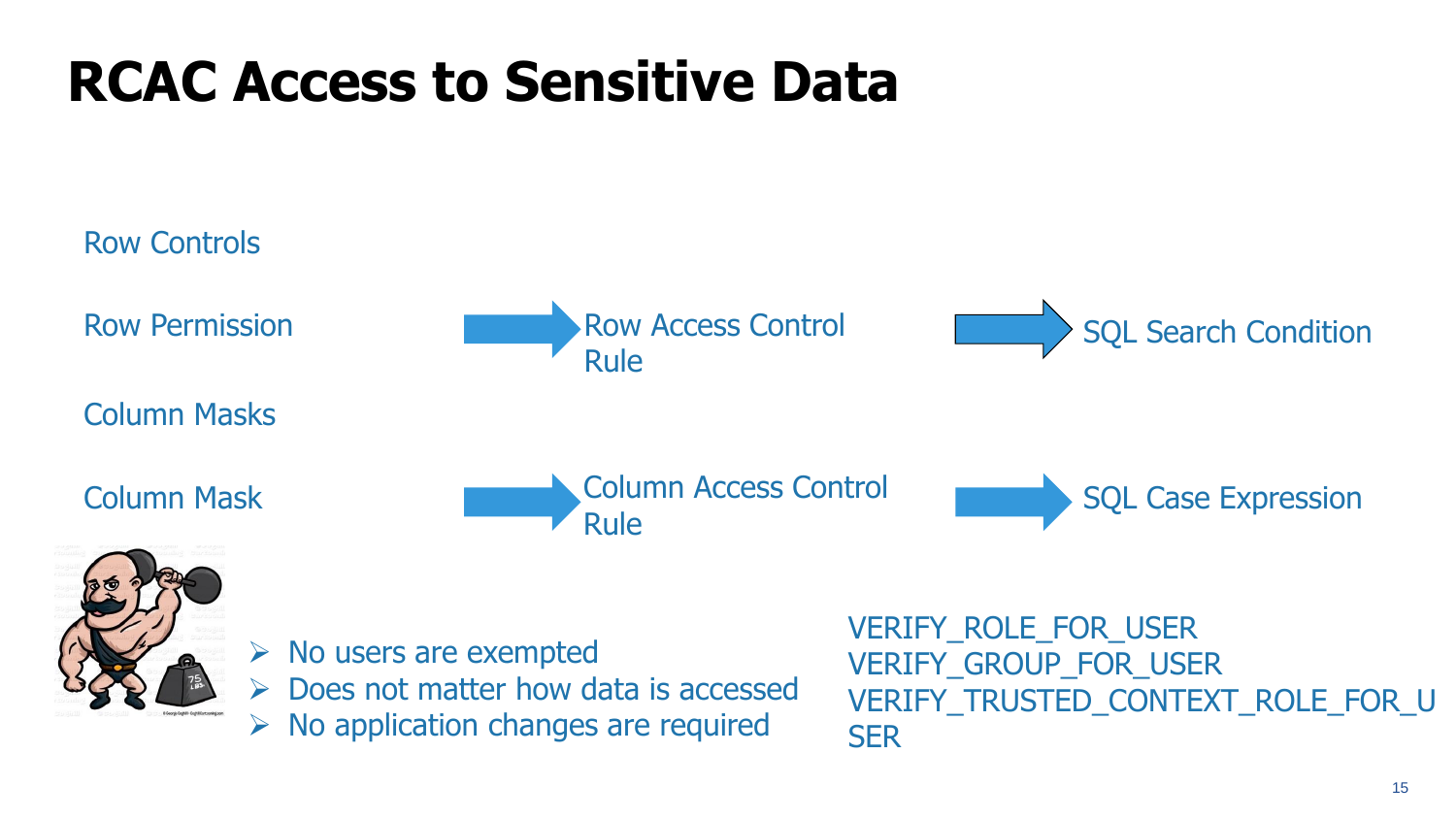# **Using Roles**

Roles help simplify administration and management of database privileges. Roles are database objects which group together privileges making it easy to classify users. They are different from groups because they are internal to the database.

- $\triangleright$  Roles can mirror organizations
- $\triangleright$  Users get role memberships that reflect their job responsibilities. As users change jobs there role memberships can easily change.
- Privileges are assigned to roles instead of users or groups which are controlled by external services.
- $\triangleright$  When privileges within a role are changed every user with membership gets it.
- $\triangleright$  Roles cannot be enabled or disabled explicitly.
- $\triangleright$  Security Administrator can delegate management of roles to others.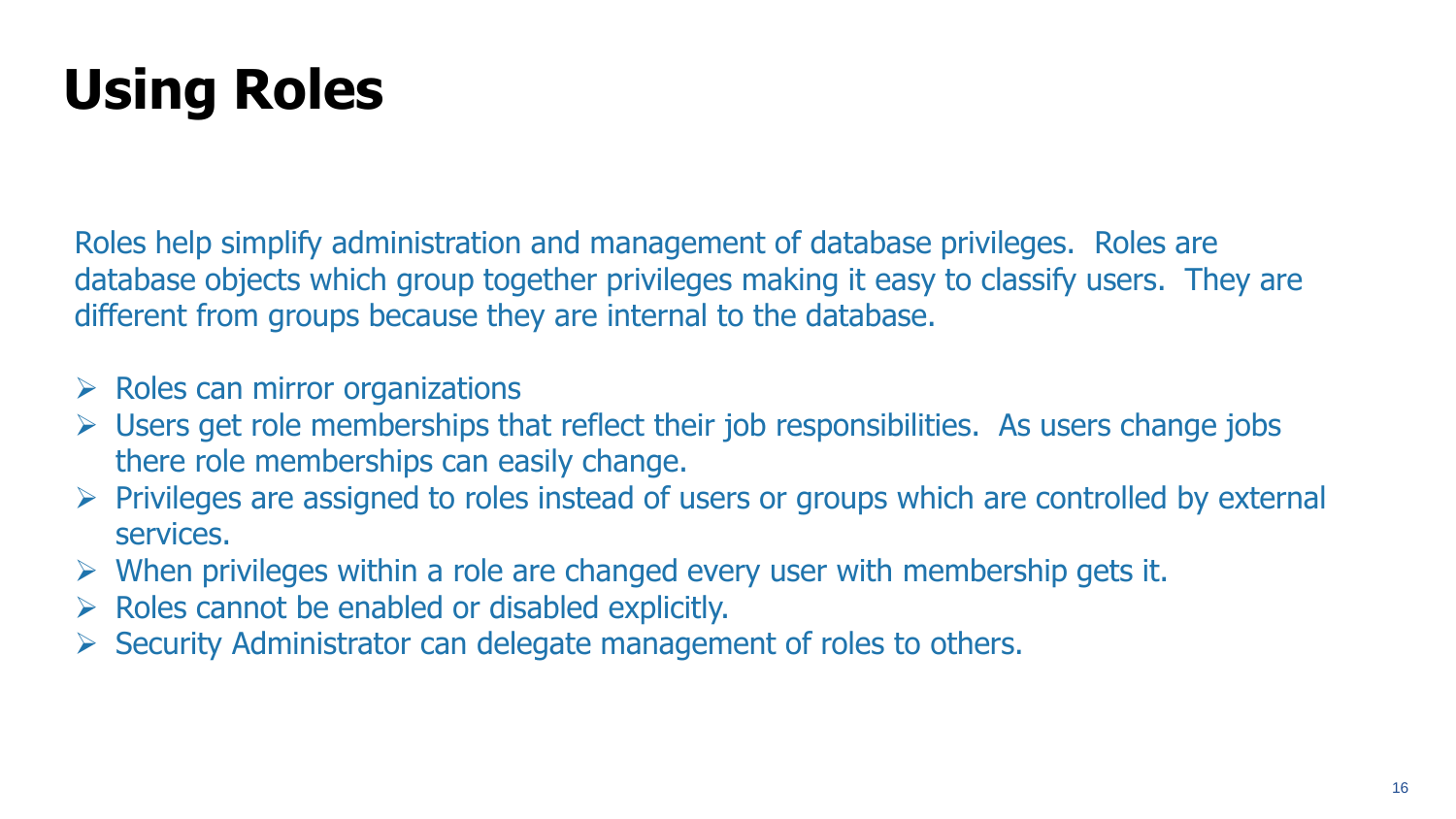### **Role Example**

Create a ROLE for the Developer Class. Initially give the Developers in the organization access to the database with read access to the DB2 system catalog tables and views with the exception of all tables and views containing authorization information. Give all developers DB2/JSON access.

CREATE ROLE DEVELOPER @ CREATE ROLE READ\_CATLG @

Revoking privileges from roles can cause objects to become invalid or inoperative.

select 'grant select on table ',TRIM(tabschema)||'.'||TRIM(tabname),' to role READ\_CATLG @' from SYSCAT.TABLES where type = 'V' and tabschema = 'SYSCAT' and not tabname like '%AUTH' with ur @

Grant insert, update, delete, select on table systools.sysjson\_index to role developer @

GRANT ROLE "READ\_CATLG" TO ROLE "DEVELOPER"@

select 'grant select on table ',TRIM(tabschema)||'.'||TRIM(tabname),' to role READ\_CATLG @' from SYSCAT.TABLES where type = 'T' and tabschema = 'SYSIBM' and not tabname like '%AUTH' with ur @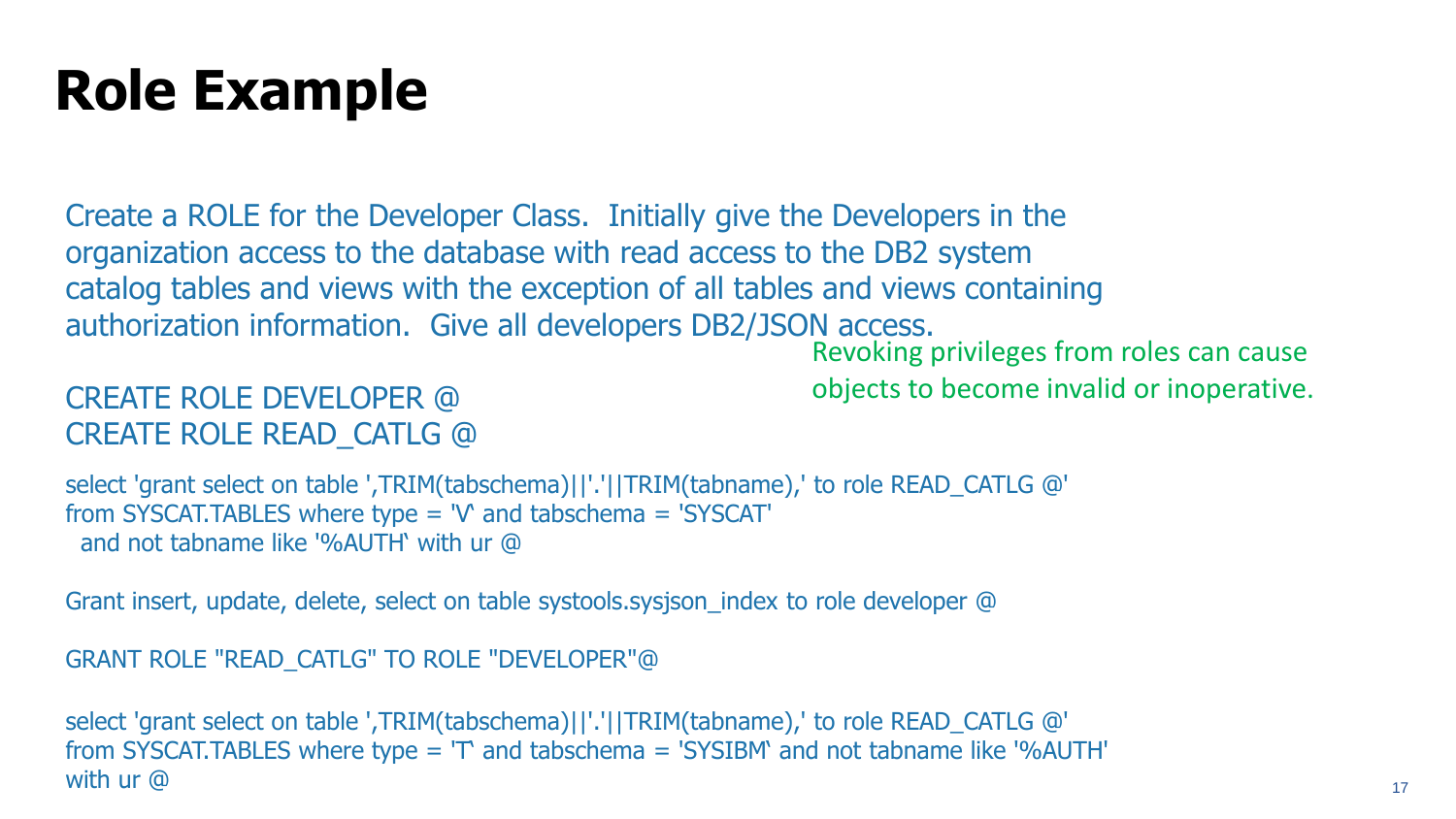# **DB2 Native Encryption**

Databases and backups can be encrypted. It requires no changes to hardware, software, applications or schemas. Native Encryption can be used to manage and secure keys.

To use Native Encryption you need GSKIT installed and the proper license. DB2 installer installs GSKIT locally in sqllib/libxx/gskit. If GSKIT is installed in a central Unix location like /usr/lib make sure this version and the one installed by DB2 are the same.  $\Box$  Create local keystore

 $\Box$  Configure Instance

 $\Box$  Generating a Master Key

Central KeyStore set KEYSTORE\_TYPE = 'KMIP' Local KeyStore set KEYSTORE\_TYPE = 'PKCS12'

gsk8capicmd\_64 -keydb -create -db "<file-name>" -pw "<password>" -type pkcs12 -stash

update dbm cfg using keystore\_location <file-name> update dbm cfg using keystore\_type pkcs12

gsk8capicmd 64 -secretkey -create -db "<keystore-filename>" [-pw "<password>" | -stashed ] -label "<label>" size "<key-length-in-bytes>"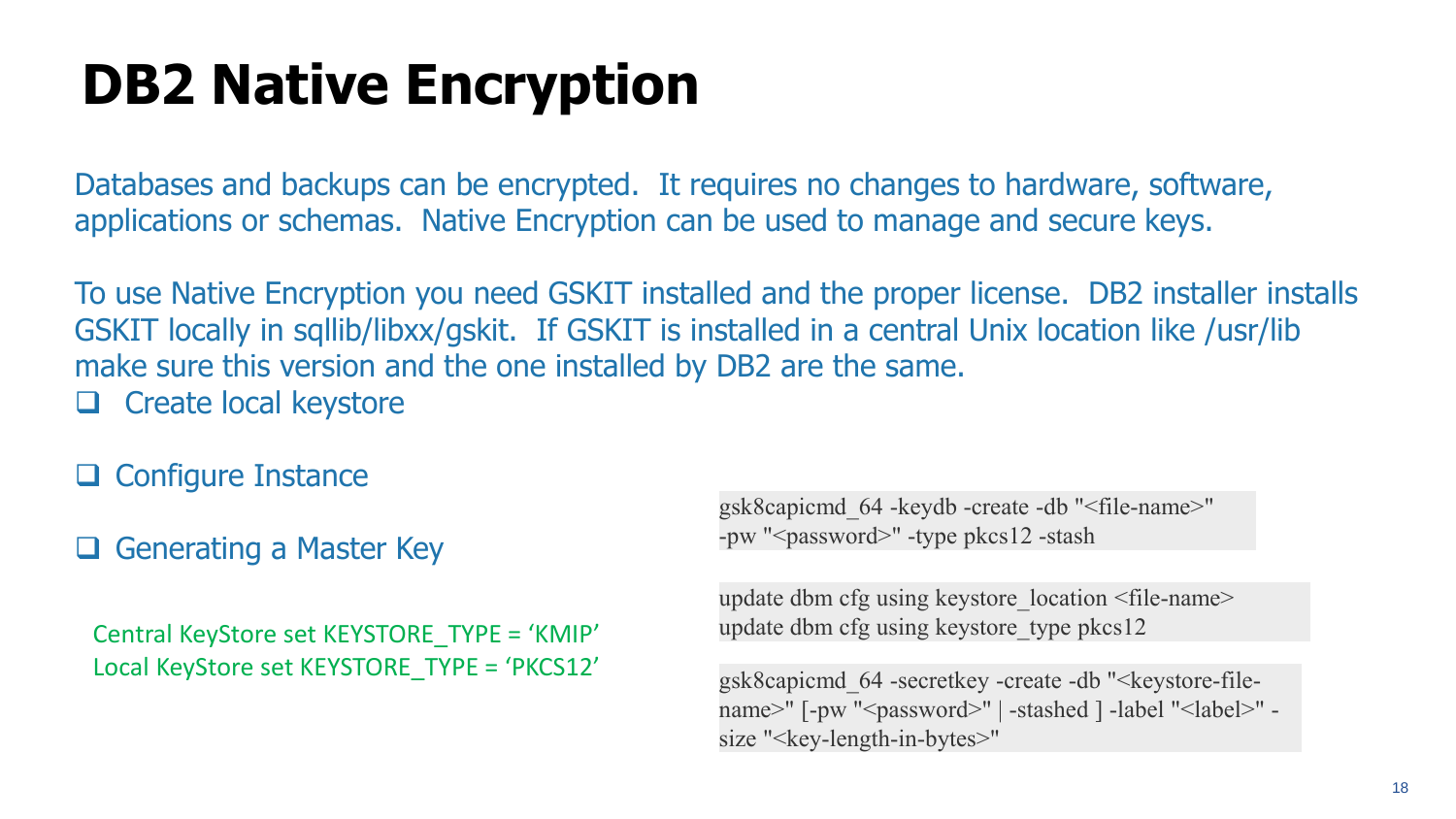# **DB2 Native Encryption**

CREATE DATABASE <DBNAME> ENCRYPT Defaults CREATE DATABASE <DBNAME> ENCRYPT Custom cipher aes key length <length> master key label <label>

Encrypting a current Database

- ❖ Create a keystore
- ❖ Configure Instance
- **❖ Backup DB**
- **❖** Drop un-encrypted DB

A stash file should be used to allow normal instance operations like db2start. Without a stash file the password to the keystore must be entered on the db2start command or when prompted.

❖ Restore db <dbname> into <new dbname> encrypt

Good Reason to never let apps connect to physical DB name; Use aliases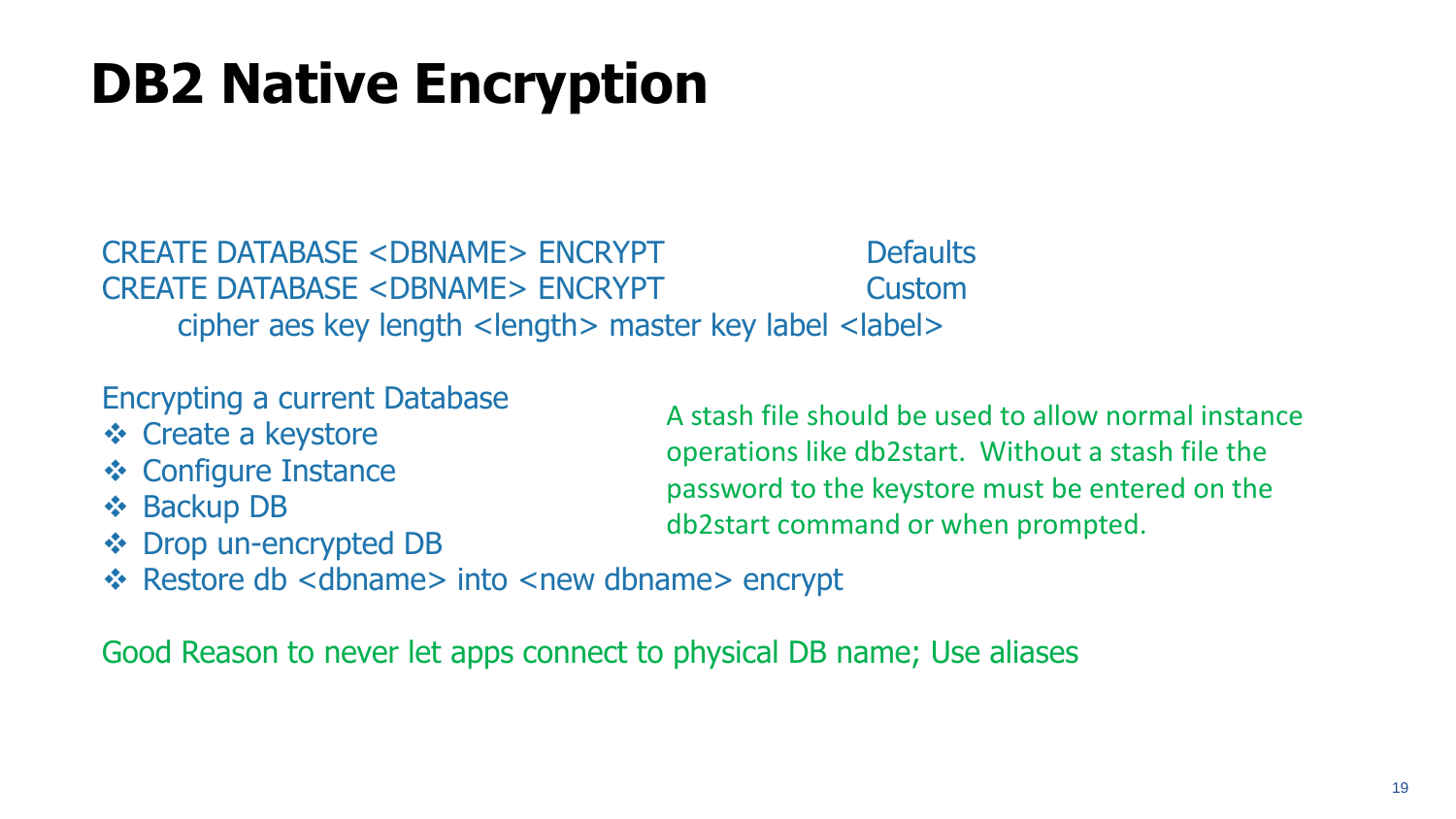# **DB2 Native Encryption – Best Practices**

Use good password

- $\checkmark$  Secure files with native OS protection
- $\checkmark$  Rotate Master Keys using ADMIN\_ROTATE\_MASTER\_KEY
- $\checkmark$  Change keystore passwords regularly gsk8capicmd 64 <changepw>
- $\checkmark$  Backup files regularly and everytime keystore changes
- $\checkmark$  Never delete keys from keystore

You can verify the encryption status of a database using ADMIN\_GET\_ENCRYPTION\_INFO. Also by db2 "get db cfg for <dbname>" | grep –i encrypted

For Encryption Options run this SELECT \* FROM TABLE("SYSPROC"."ADMIN\_GET\_ENCRYPTION\_INFO"()) AS UDF FOR FETCH ONLY;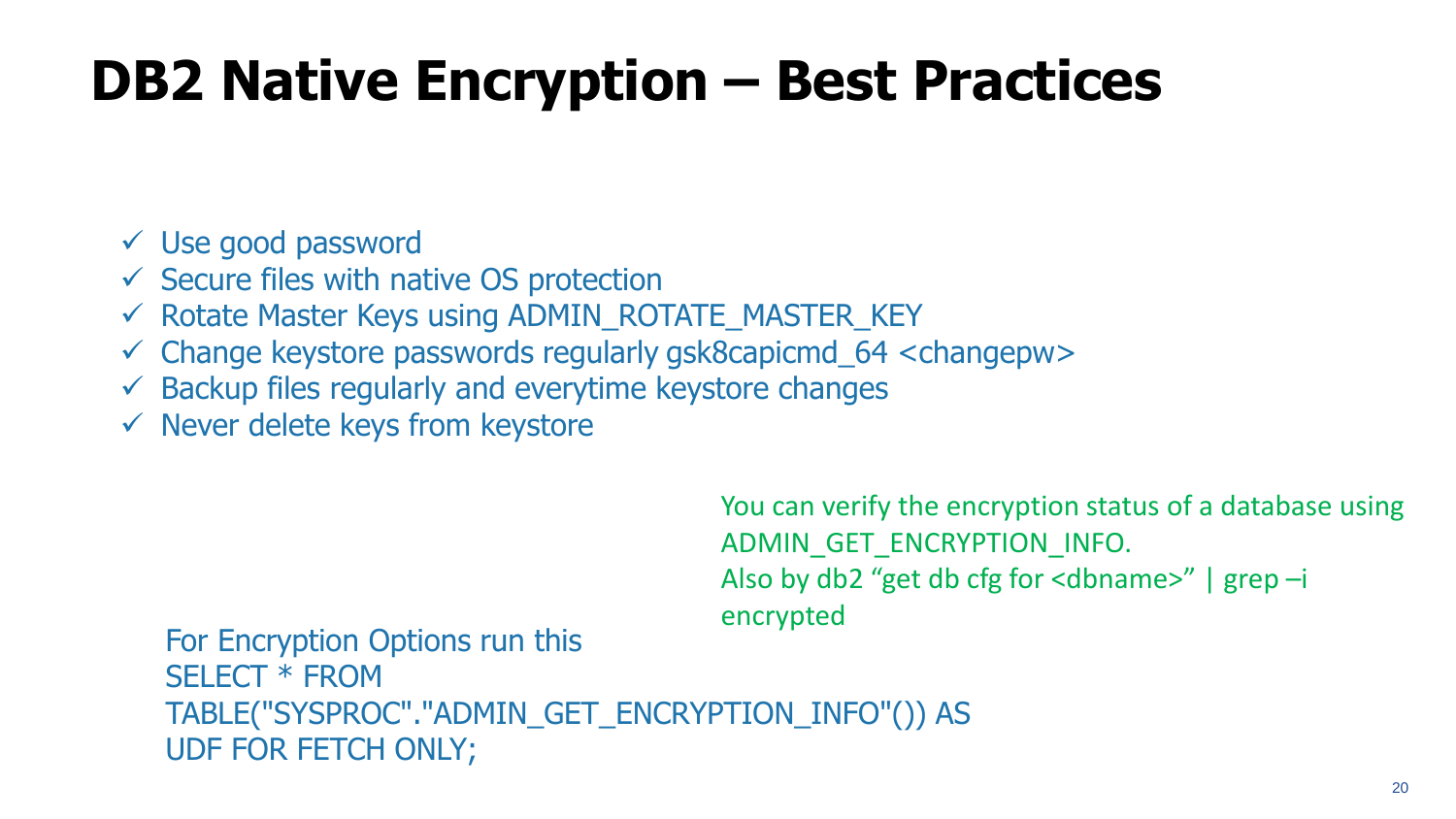# **Encrypting Data On the Wire**

Encrypt data between client and server using DATA\_ENCRYPT authentication type or Secure Sockets Layer (SSL) also sometimes referred to as TLS.

- $\triangleright$  Make sure GSKIT is in LIBPATH
- $\triangleright$  Connection Concentrator is off max\_connections > max\_coordagents
- $\triangleright$  Create Key Database for certificates gskcapicmd command

#### Add certificate

gsk8capicmd\_64 -keydb -create -db "mydb2server.kdb" -pw "myDB2ServerPassw0rdpw0" -stash

#### $\triangleright$  Extract certificate to a file and place on client

gsk8capicmd\_64 -cert -create -db "mydb2server.kdb" -pw "myDB2ServerPassw0rdpw0" -label "myselfsigned" -dn "CN=myhost.mycompany.com,O=myOrganization, OU=myOrganizationUnit,L=myLocation,ST=ON,C=CA" -size 2048 -sigalg SHA256\_WITH\_RSA

gsk8capicmd\_64 -cert -extract -db "mydb2server.kdb" -pw "myDB2ServerPassw0rdpw0" label "myselfsigned" -target "mydbserver.arm" -format ascii -fips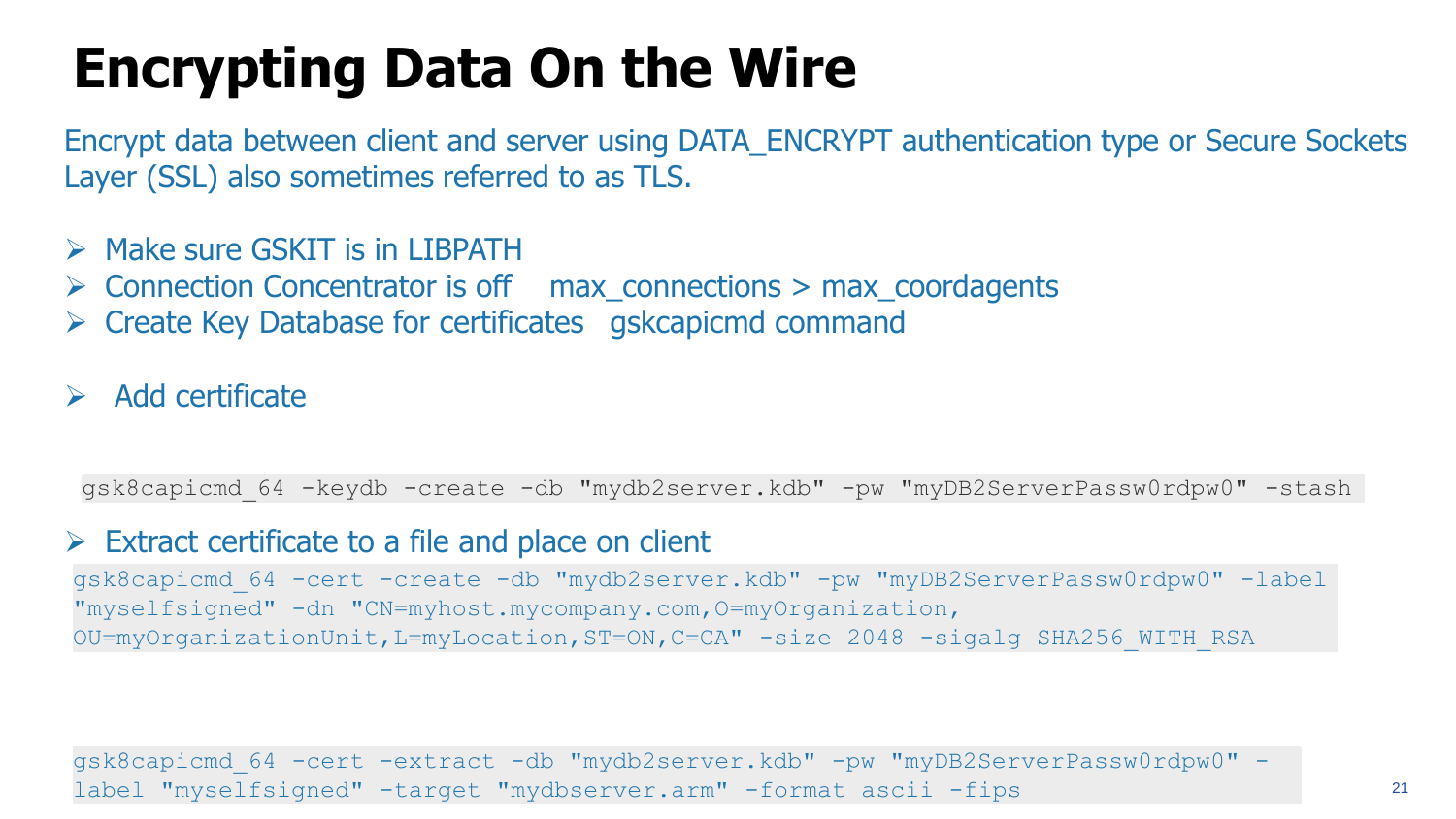# **Encrypting Data On the Wire**

- **DB2COMM set to (TCPIP,SSL)**
- Set SSL\_SVR\_KEYDB to the fully qualified path of key database file REQUIRED
- Set SSL\_SVR\_STASH to the full qualified path of the stash file REQUIRED
- Set SSL\_SVR\_LABEL to the digital certificate of the server
- **Set SSL\_SVCENAME to the SSL Port. Not the same as SVCENAME REQUIRED**
- **Stop and Start Instance**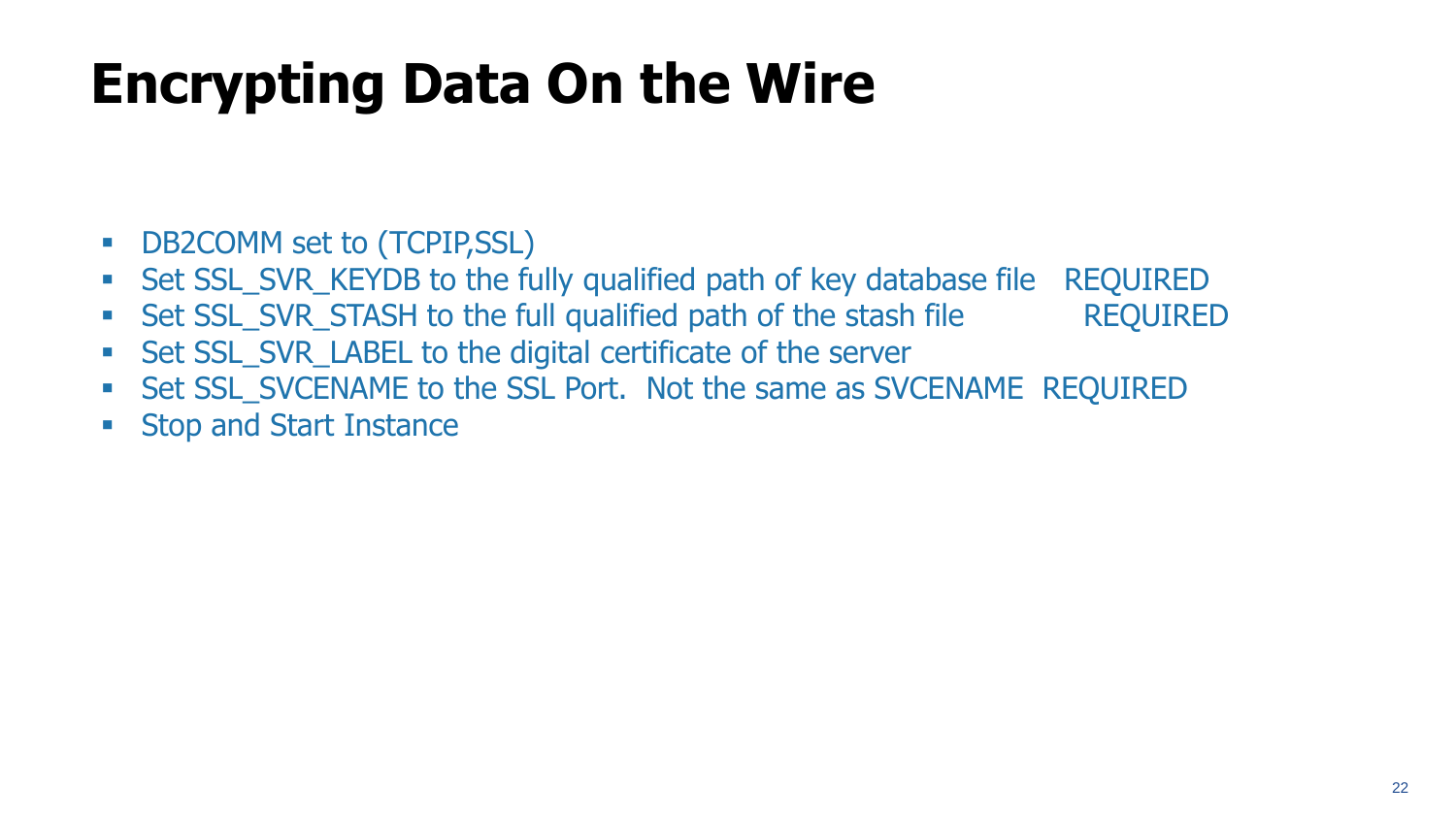# **DB2 Data Maintenance Utilities**

Some of the data maintenance utilities available within DB2 are:

- **REORGCHK**
- **REORG**
- **REBIND**
- **RUNSTATS**
- **FLUSH PACKAGE CACHE**
- **ADMIN\_CMD**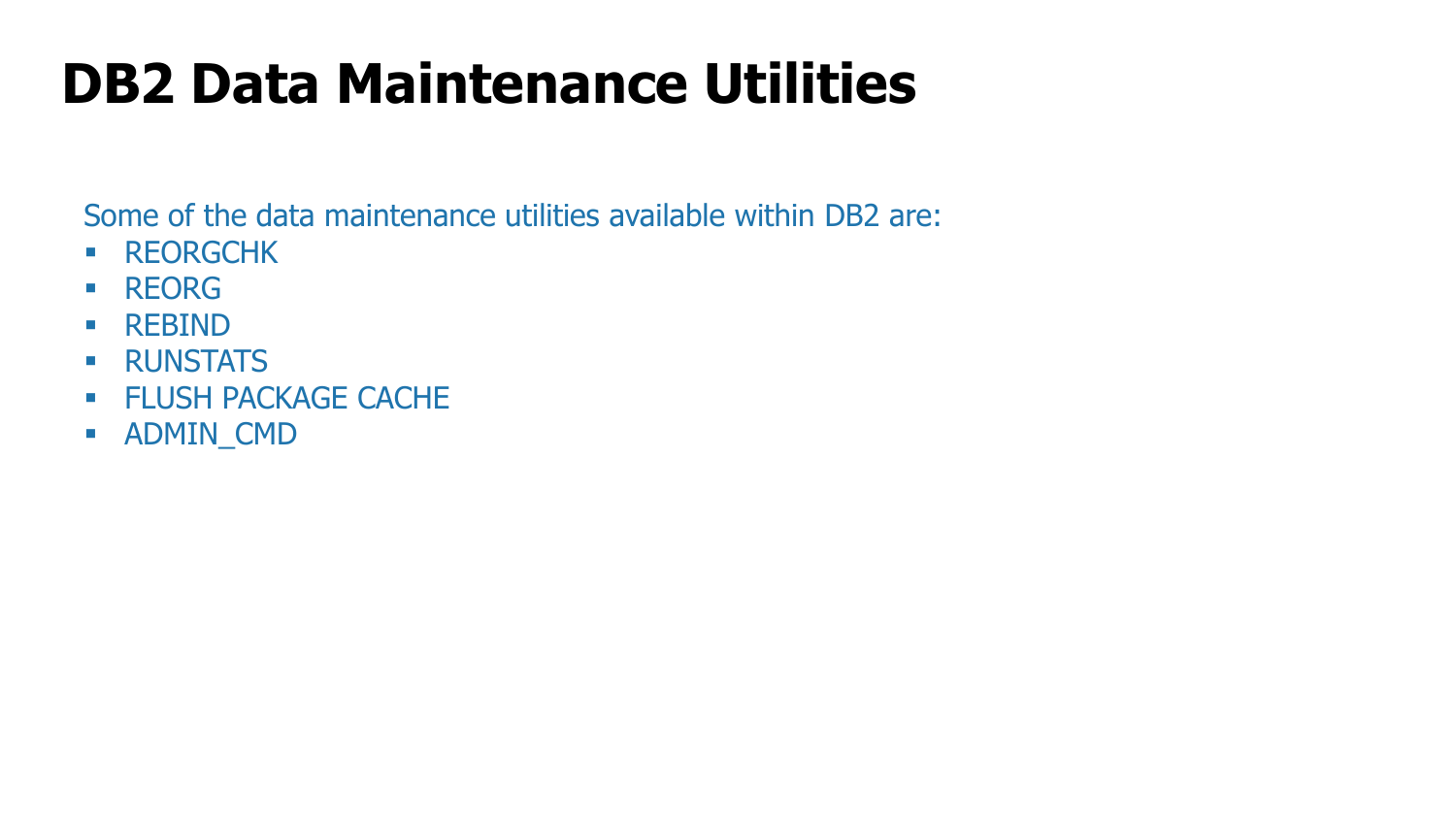# **The REORGCHK Utility**

The way in which data is physically distributed across table space containers can have a significant impact on how applications that access the data perform. And the way data is distributed is controlled primarily by the insert, update, and delete operations that are executed against tables.

When REORGCHK is executed, it generates statistics on a database and analyzes those statistics to determine whether one or more tables need to be reorganized (which will cause any existing internal gaps to be removed).

You invoke the REORGCHK utility by executing the REORGCHK command, The basic syntax for this command is:

REORGCHK <UPDATE STATISTICS | CURRENT STATISTICS>

<ON TABLE USER | ON SCHEMA [SchemaName] |

ON TABLE [USER | SYSTEM | ALL | [TableName]>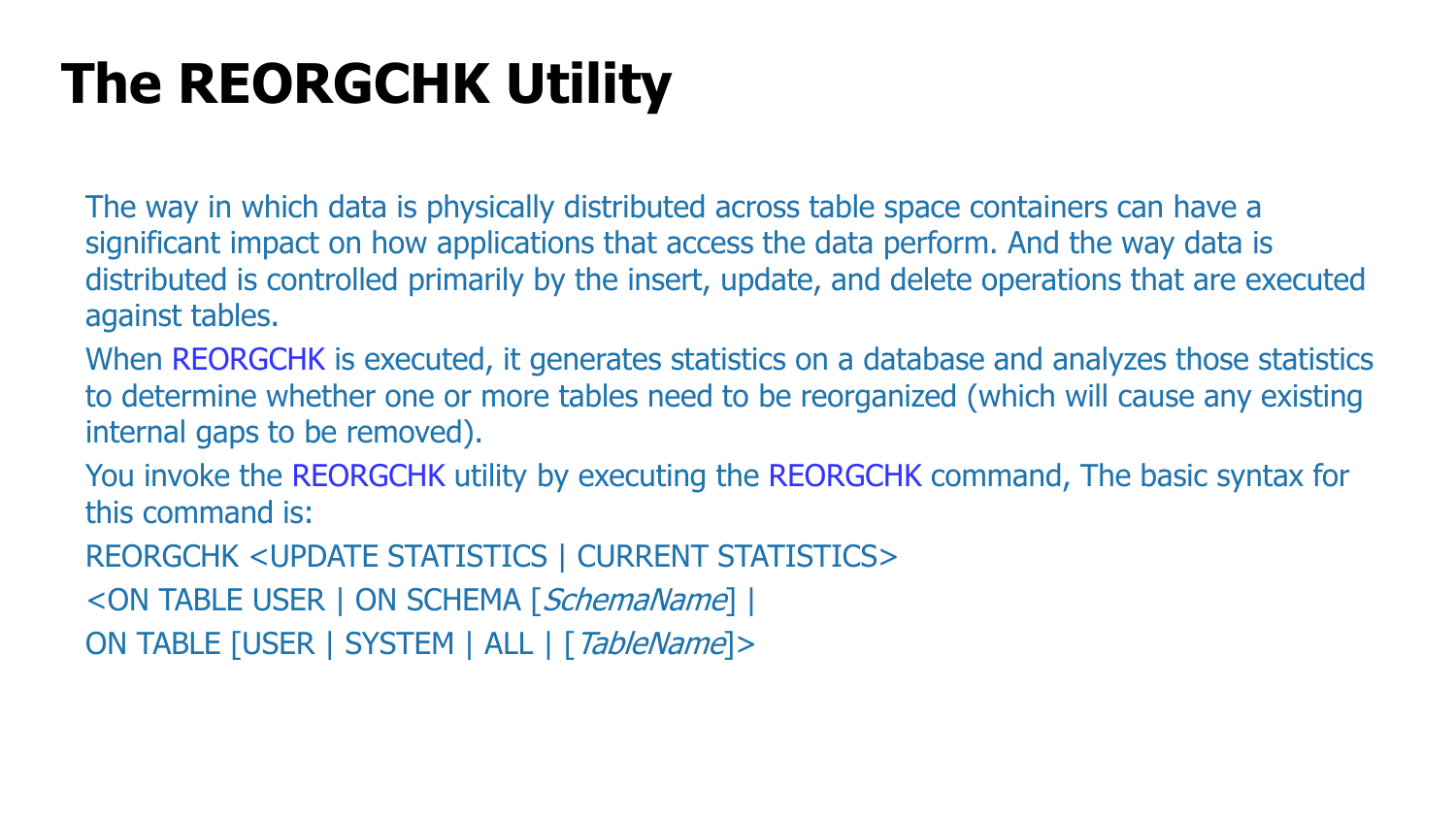# **The REORG Utility**

Upon careful evaluation of the REORGCHK utility's output, you may discover that one or more tables or indexes must be reorganized. If that is the case, you can reorganize them by using DB2's REORG utility. The REORG utility eliminates gaps in table space containers by retrieving the data stored in a table and one or more of its associated indexes and rewriting it onto defragmented, physically contiguous pages in storage.

The basic syntax for this command is: REORG TABLE [TableName] <INDEX [IndexName]> <ALLOW READ ACCESS | ALLOW NO ACCESS> <USE [TmpTSName]> <INDEXSCAN> <LONGLOBDATA <USE [LongTSName]>> <KEEPDICTIONARY | RESETDICTIONARY>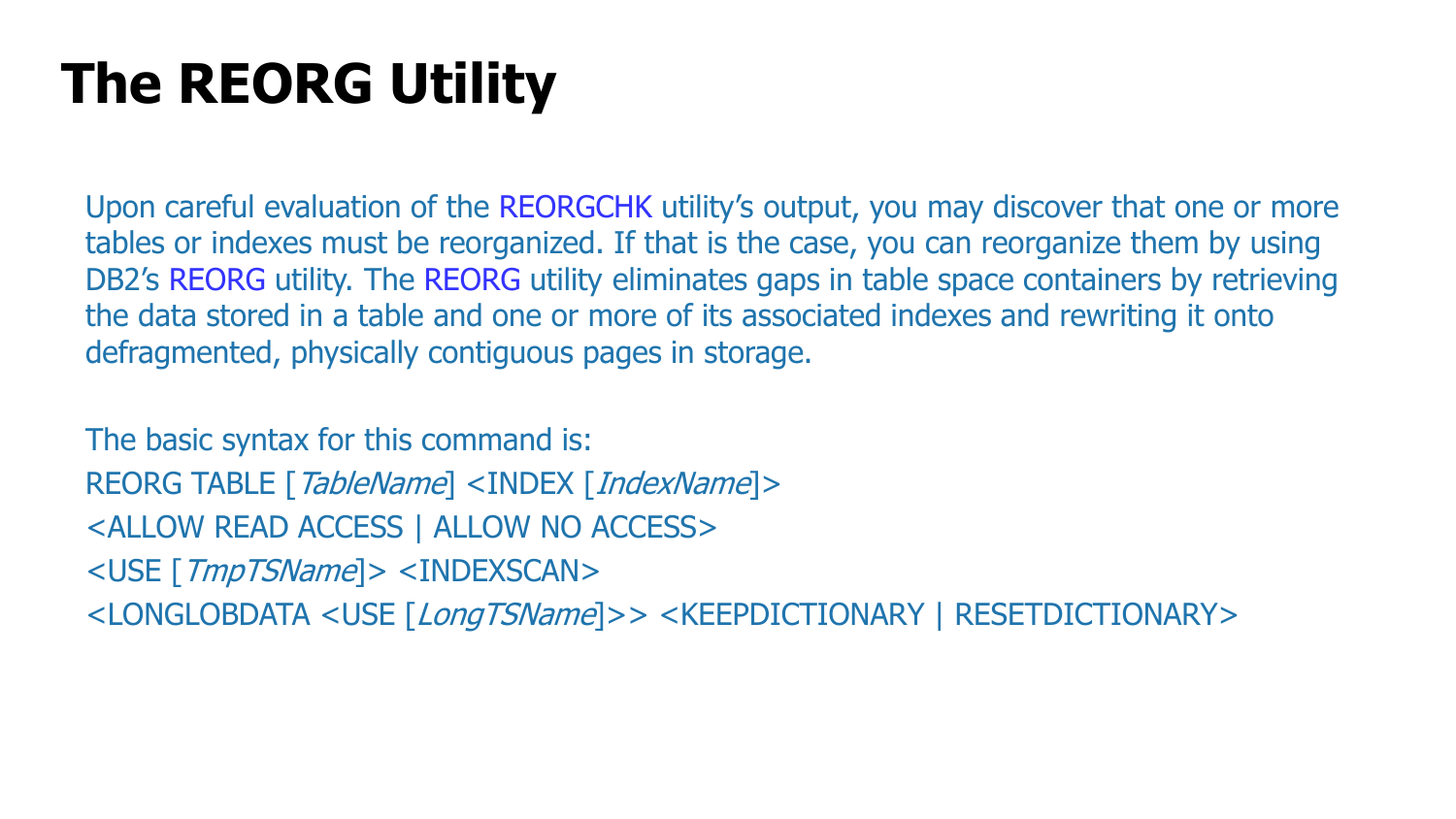# **Online REORG**

Online REORG performs reorganization allowing full access to data in the table. Starting Cancun Release 10.5.0.4 online table reorganization is supported in DB2 pureScale environment.

During an online table REORG operation, data is not copied to a temporary table space like offline reorg; instead, rows are moved within the existing table object to reestablish clustering, reclaim free space, and eliminate overflow rows.

Phases of online REORG operation:

- **SELECT n pages**
- **vacate the range**
- Fill the range
- Truncate the table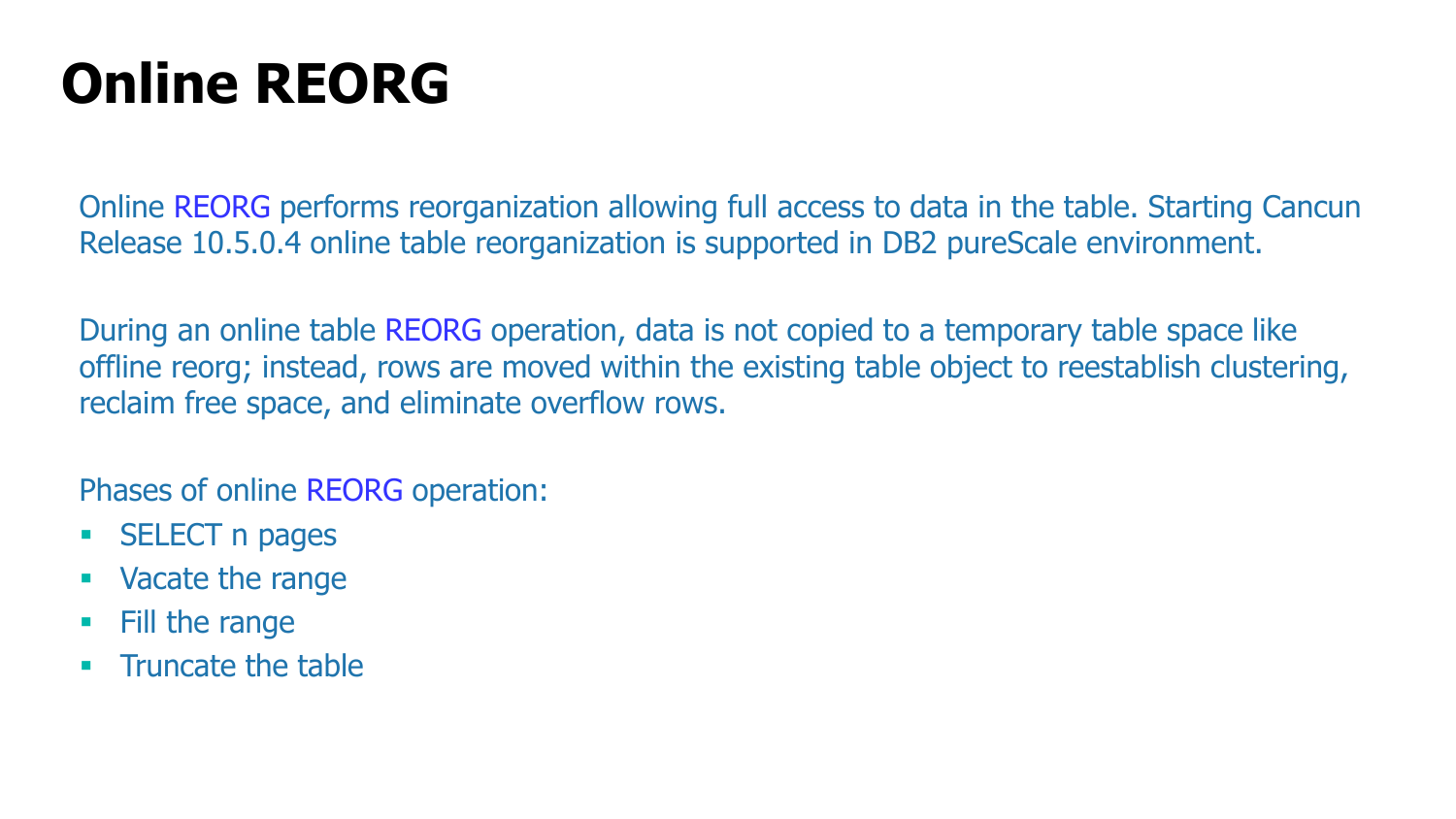### **REORG Command Examples**

REORG operation to rebuilding the dictionary allowing read only workload:  $\checkmark$  REORG TABLE employee ALLOW READ ACCESS RESETDICTIONARY;

Online REORG operation options:

- $\checkmark$  REORG TABLE employee INPLACE CLEANUP OVERFLOWS;
- $\checkmark$  REORG TABLE employee INPLACE FULL;
- $\checkmark$  REORG TABLE employee INPLACE FULL TRUNCATE TABLE;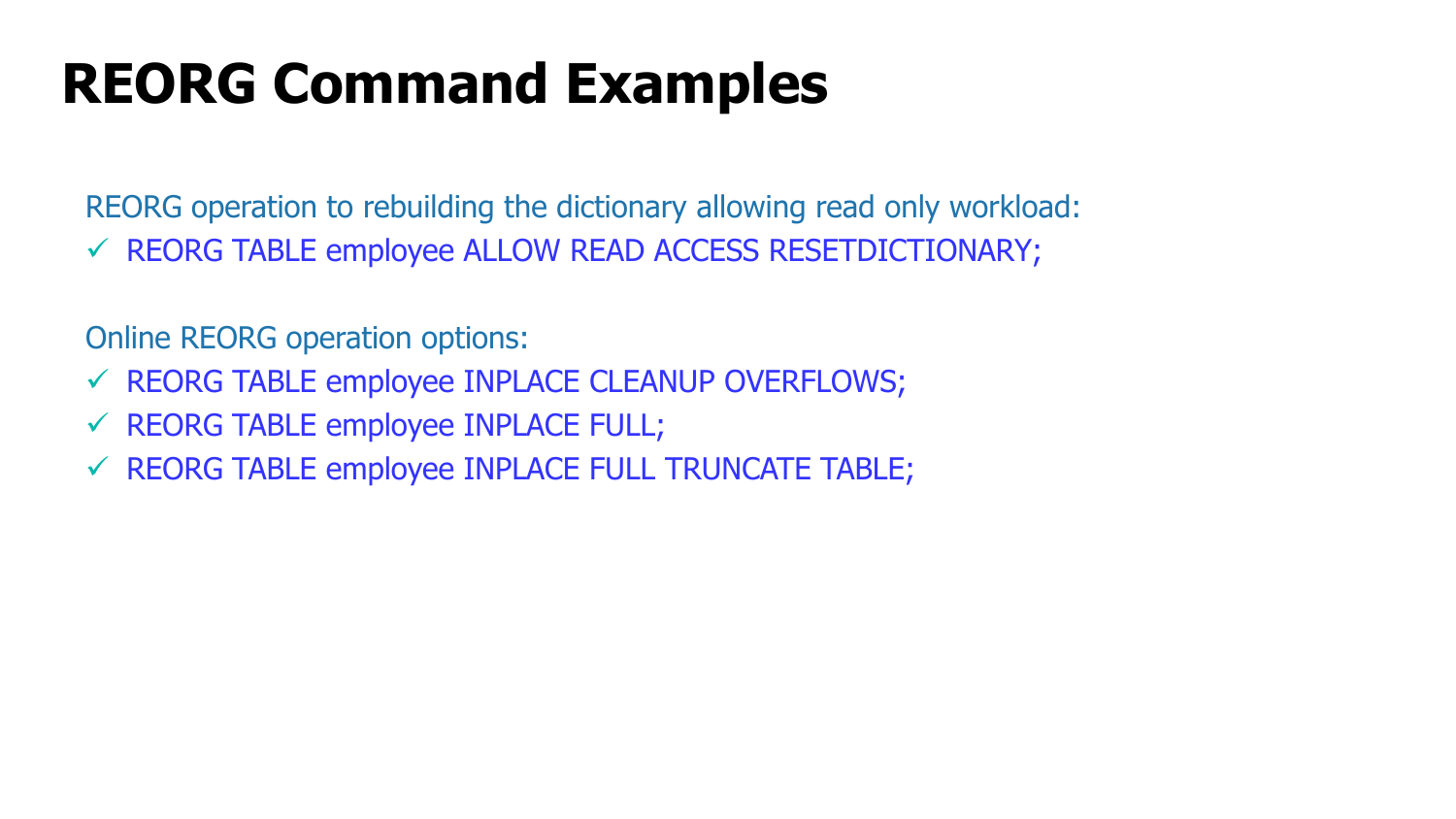# **The RUNSTATS Utility**

The RUNSTATS utility collects statistics on tables, indexes, and statistical views. The DB2 Optimizer uses such information when deciding on the best access plan to use to obtain data in response to a query.

- The statistics update should be done when
- A table has been modified considerably i.e.,  $10\% 20\%$  of the base data
- A table has been reorganized (REORG)
- **When a table has been enabled for compression**
- A new index is created for a table
- **Before binding application programs whose performance is critical**
- When you want to compare current and older statistics
- When a pre-fetch size is changed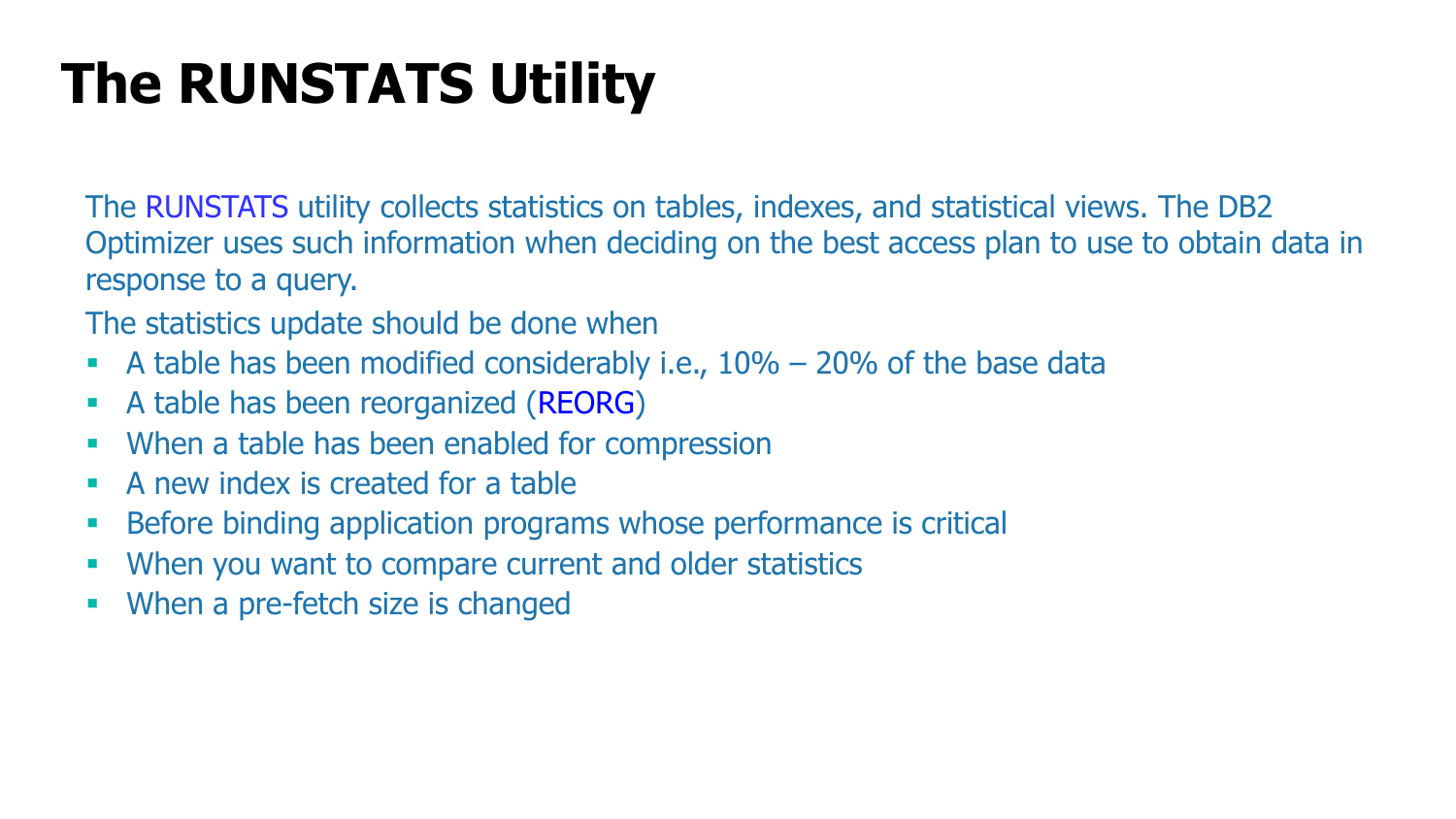### **The RUNSTATS Command**

RUNSTATS ON TABLE [TableName] FOR <<SAMPLED> DETAILED> [INDEXES | INDEX] [[IndexName,...] | ALL] <EXCLUDING XML COLUMNS> <ALLOW READ ACCESS | ALLOW WRITE ACCESS> <SET PROFILE NONE | SET PROFILE <ONLY> | UPDATE PROFILE <ONLY>> <UTIL\_IMPACT\_PRIORITY [Priority]>

- RUNSTATS ON TABLE payroll.employee FOR INDEXES ALL ALLOW READ ACCESS
- RUNSTATS ON TABLE payroll.department ON ALL COLUMNS WITH DISTRIBUTION DEFAULT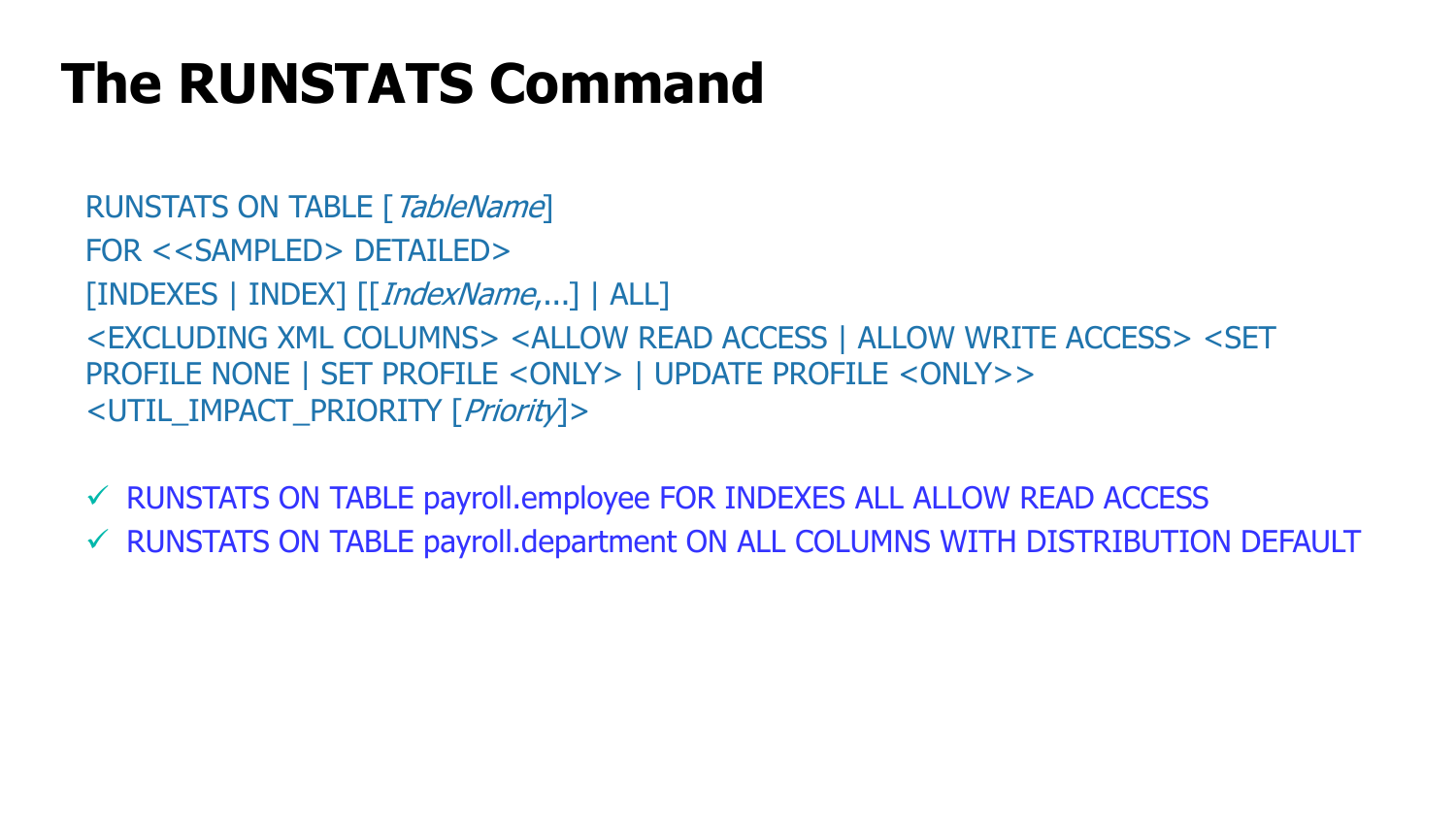# **The RUNSTATS Command (continued)**

- RUNSTATS operation can be throttled using UTIL\_IMPACT\_PRIORITY
- RUNSTATS can be run on one or more individual columns
- $\checkmark$  RUNSTATS ON TABLE employee ON COLUMNS ((ID, NAME));
- **Sampled RUNSTATS on TABLE and INDEX**
- RUNSTATS ON TABLE payroll.employee AND SAMPLED DETAILED INDEXES payroll.idx1\_employee TABLESAMPLE SYSTEM(30) INDEXSAMPLE SYSTEM (30);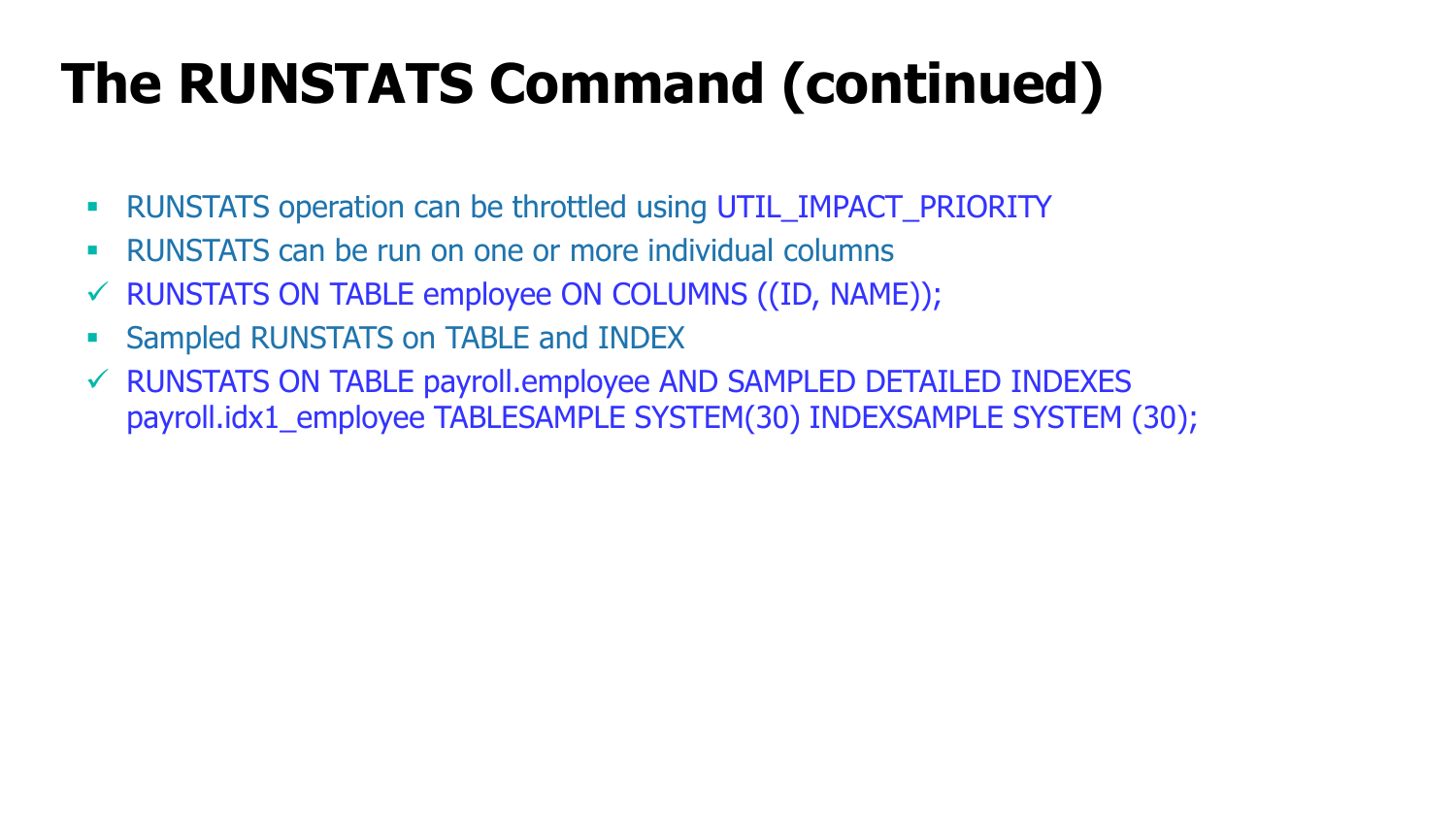# **The Rebind Utility**

The REBIND utility allows a user to recreate a package stored in the database without needing the original bind file. The basic syntax for REBIND is:

REBIND <PACKAGE> [PackageName] <VERSION [Version]> RESOLVE [ANY | CONSERVATIVE] <REOPT NONE | REOPT ONCE | REOPT ALWAYS>

to rebind package EMP\_MGMT, you execute a REBIND command:

 $\checkmark$  REBIND PACKAGE emp\_mgmt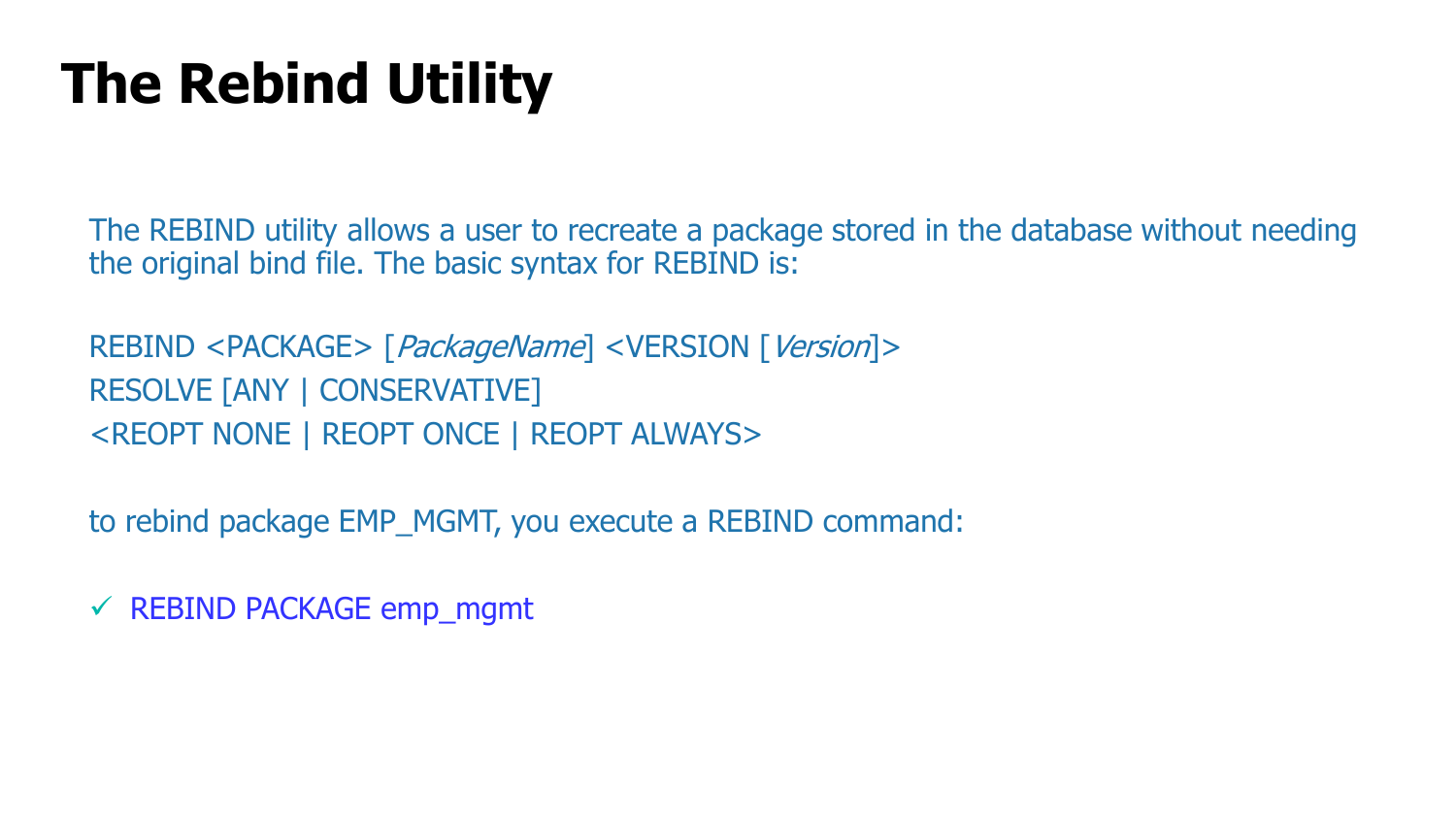# **Flushing the Package Cache**

The FLUSH PACKAGE CACHE SQL statement provides database administrators with the ability to remove cached dynamic SQL statement packages from memory (the package cache) by invalidating them.

The invalidation of a cached dynamic SQL statement package has no effect on current users of the statement; however, once you invalidate a package, any new requests for the statement with which the invalidated package was associated will cause the DB2 Optimizer to reprocess the statement, which in turn will produce a new cached package.

The basic syntax for the FLUSH PACKAGE CACHE statement is:

FLUSH PACKAGE CACHE DYNAMIC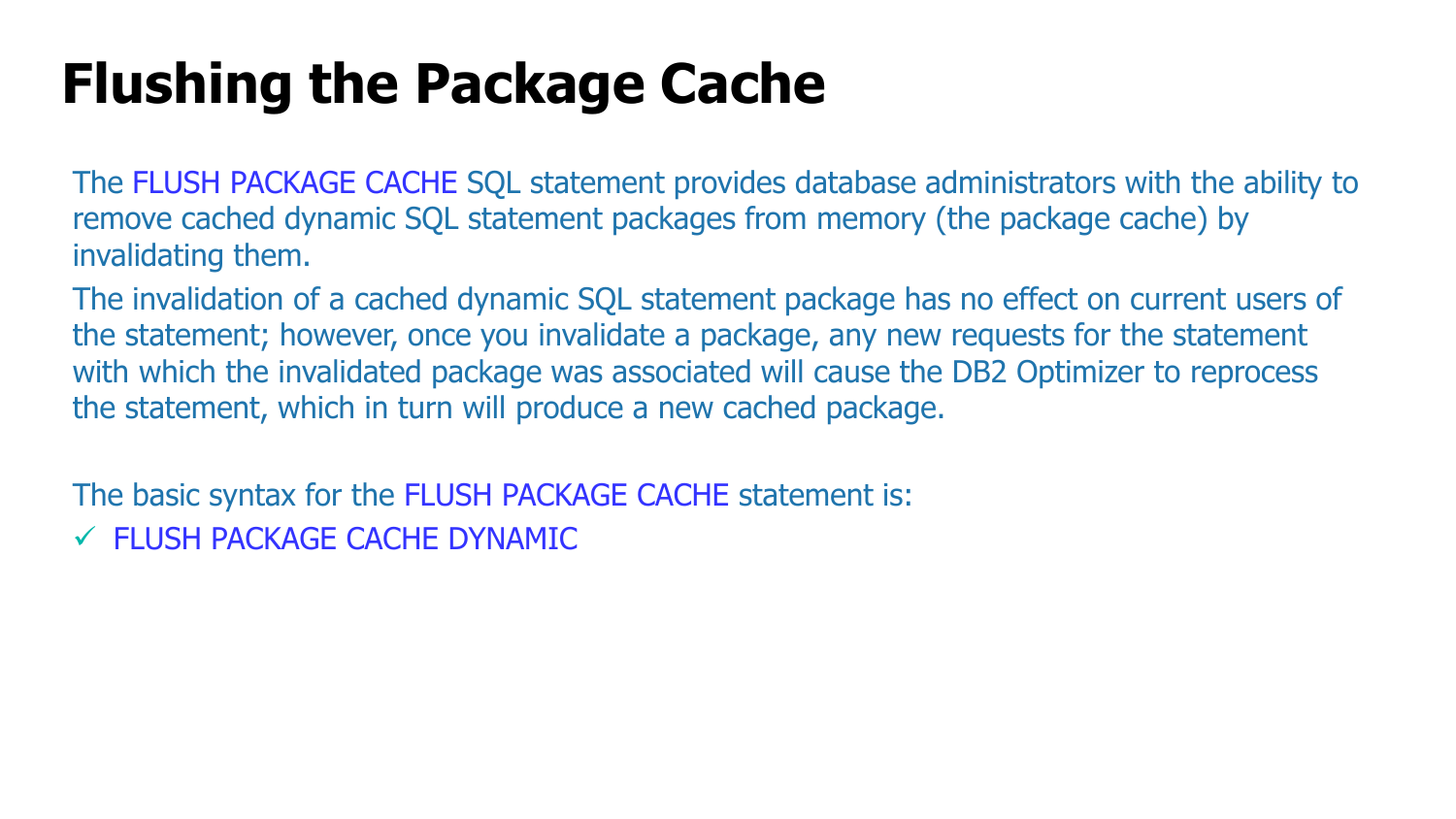# **A Word About ADMIN\_CMD()**

The ADMIN\_CMD () stored procedure is a special system built-in stored procedure that allows applications to run select administrative commands by using the CALL SQL statement. One can invoke the following commands by using the ADMIN\_CMD () stored procedure:

ADD CONTACT FORCE APPLICATION ADD CONTACTGROUP IMPORT AUTOCONFIGURE INITIALIZE TAPE BACKUP (online only) LOAD DROP CONTACT QUIESCE DATABASE EXPORT REDISTRIBUTE

DESCRIBE PRUNE HISTORY/LOGFILE DROP CONTACTGROUP QUIESCE TABLESPACES FOR TABLE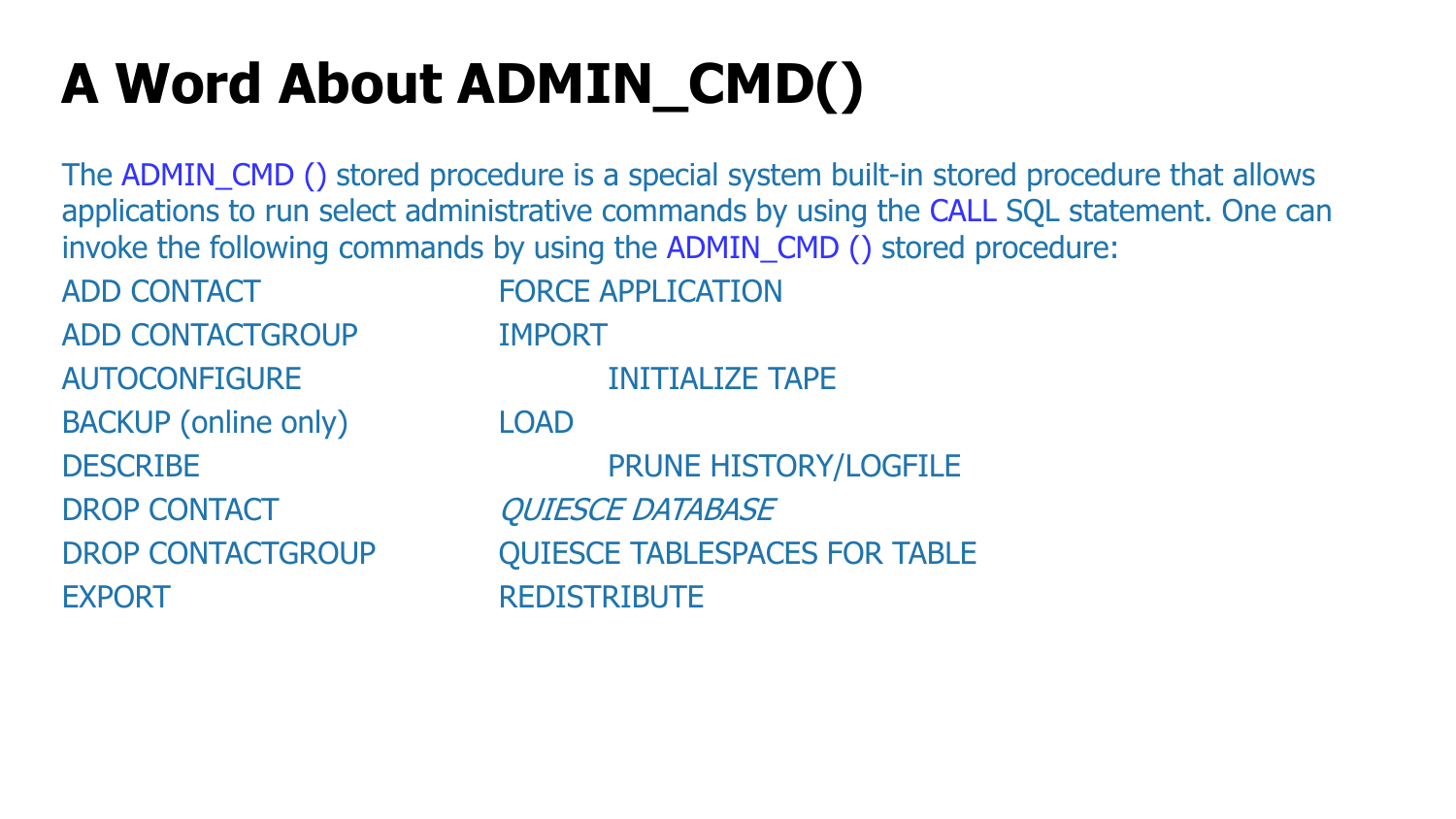# **A Word About ADMIN\_CMD()**

REORG INDEXES/TABLE RESET ALERT CONFIGURATION RESET DB CFG RESET DBM CFG REWIND TAPE RUNSTATS SET TAPE POSITION UNQUIESCE DATABASE UPDATE ALERT CONFIGURATION UPDATE CONTACT UPDATE CONTACTGROUP UPDATE DB CFG UPDATE HISTORY UPDATE DBM CFG UPDATE HEALTH NOTIFICATION CONTACT LIST GET STMM TUNING UPDATE STMM TUNING CALL ADMIN\_CMD ('REORG TABLE employee INPLACE') CALL ADMIN\_CMD ('UPDATE DB CFG FOR sample USING LOGSECOND 30')